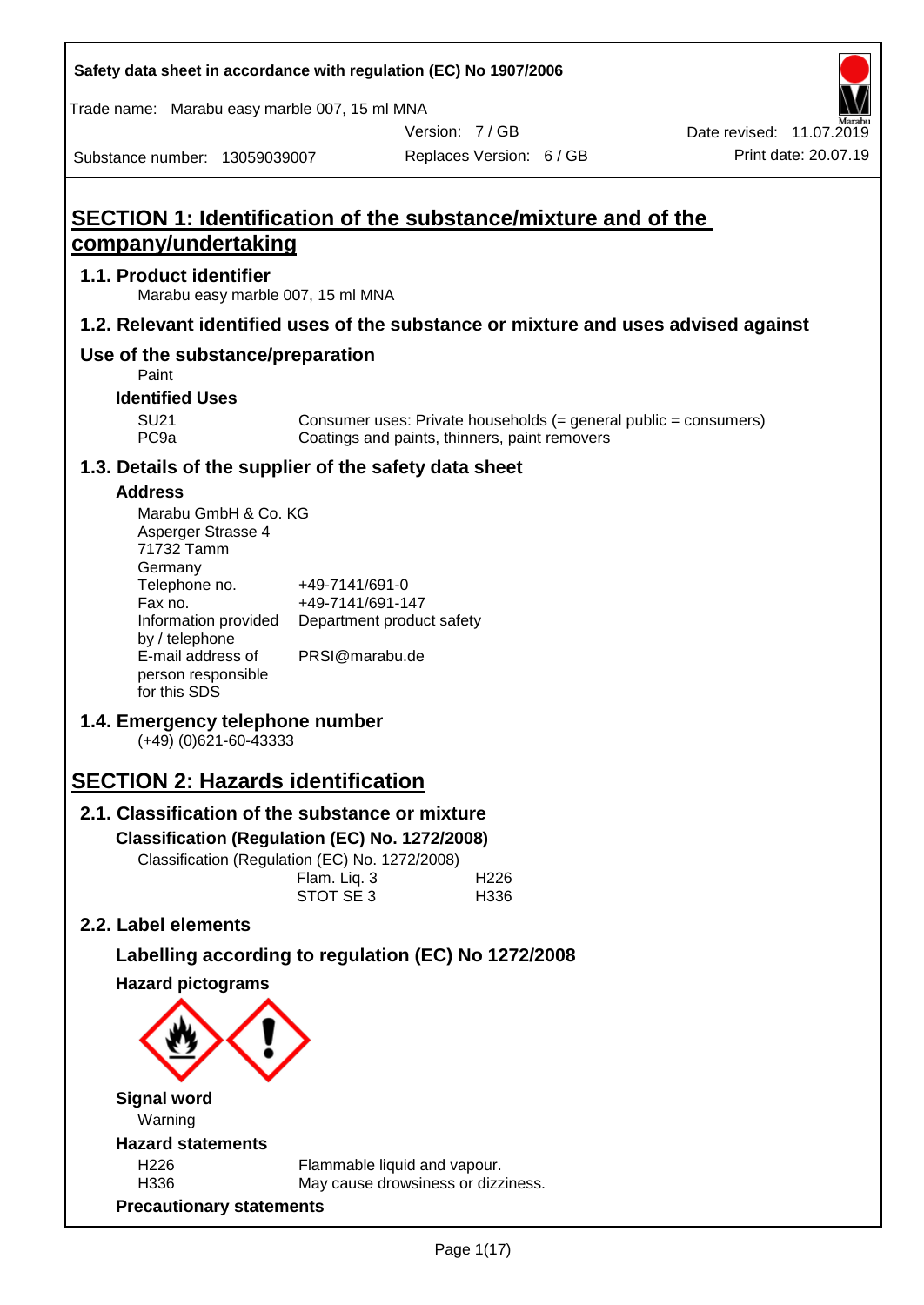| Safety data sheet in accordance with regulation (EC) No 1907/2006                             |                                                                                                                            |               |                                                   |                          |                                                                                                                                                    |
|-----------------------------------------------------------------------------------------------|----------------------------------------------------------------------------------------------------------------------------|---------------|---------------------------------------------------|--------------------------|----------------------------------------------------------------------------------------------------------------------------------------------------|
| Trade name: Marabu easy marble 007, 15 ml MNA                                                 |                                                                                                                            |               |                                                   |                          |                                                                                                                                                    |
|                                                                                               |                                                                                                                            | Version: 7/GB |                                                   |                          | Date revised: 11.07.2019                                                                                                                           |
| Substance number: 13059039007                                                                 |                                                                                                                            |               |                                                   | Replaces Version: 6 / GB | Print date: 20.07.19                                                                                                                               |
| P <sub>101</sub><br>P102<br>P210                                                              | Keep out of reach of children.<br>sources. No smoking.                                                                     |               |                                                   |                          | If medical advice is needed, have product container or label at hand.<br>Keep away from heat, hot surfaces, sparks, open flames and other ignition |
| P271<br>P405<br>P501.9                                                                        | Use only outdoors or in a well-ventilated area.<br>Store locked up.<br>Dispose of contents/container as problematic waste. |               |                                                   |                          |                                                                                                                                                    |
|                                                                                               |                                                                                                                            |               |                                                   |                          | Hazardous component(s) to be indicated on label (Regulation (EC) No. 1272/2008)                                                                    |
| contains                                                                                      | 2% aromatics;2-Methoxy-1-methylethyl acetate                                                                               |               |                                                   |                          | 1-Methoxy-2-propanol; Hydrocarbons, C9-C11, n-alkanes, isoalkanes, cyclics, <                                                                      |
| 2.3. Other hazards<br>No special hazards have to be mentioned.                                |                                                                                                                            |               |                                                   |                          |                                                                                                                                                    |
| <b>SECTION 3: Composition/information on ingredients</b>                                      |                                                                                                                            |               |                                                   |                          |                                                                                                                                                    |
| 3.2. Mixtures                                                                                 |                                                                                                                            |               |                                                   |                          |                                                                                                                                                    |
| <b>Chemical characterization</b><br>Paint based on alkyd resins and on solvents               |                                                                                                                            |               |                                                   |                          |                                                                                                                                                    |
| <b>Hazardous ingredients</b>                                                                  |                                                                                                                            |               |                                                   |                          |                                                                                                                                                    |
| 1-Methoxy-2-propanol<br>CAS No.<br>EINECS no.<br>Registration no.<br>Concentration            | 107-98-2<br>203-539-1<br>01-2119457435-35<br>$>=$                                                                          | 25            | $\lt$                                             | 50                       | %                                                                                                                                                  |
| Classification (Regulation (EC) No. 1272/2008)                                                | STOT SE 3<br>Flam. Liq. 3                                                                                                  |               | H336<br>H <sub>226</sub>                          |                          |                                                                                                                                                    |
| 2-Methoxy-1-methylethyl acetate<br>CAS No.<br>EINECS no.<br>Registration no.<br>Concentration | 108-65-6<br>203-603-9<br>01-2119475791-29<br>$>=$                                                                          | 10            | $\overline{\phantom{a}}$                          | 20                       | $\%$                                                                                                                                               |
| Classification (Regulation (EC) No. 1272/2008)                                                | Flam. Liq. 3<br>STOT SE 3                                                                                                  |               | H226<br>H336                                      |                          |                                                                                                                                                    |
| Hydrocarbons, C9-C11, n-alkanes, isoalkanes, cyclics, < 2% aromatics<br>CAS No.<br>EINECS no. | 64742-48-9<br>265-150-3                                                                                                    |               |                                                   |                          |                                                                                                                                                    |
| Registration no.<br>Concentration                                                             | 01-2119463258-33 (LIST NUMBER 919-857-5)<br>$>=$                                                                           | 10            | $\,<\,$                                           | 20                       | ℅                                                                                                                                                  |
| Classification (Regulation (EC) No. 1272/2008)                                                | Asp. Tox. 1<br>Flam. Liq. 3<br>STOT SE 3                                                                                   |               | H304<br>H <sub>226</sub><br>H336<br><b>EUH066</b> |                          |                                                                                                                                                    |
| 2-Butoxyethyl acetate<br>CAS No.<br>EINECS no.                                                | 112-07-2<br>203-933-3                                                                                                      |               |                                                   |                          |                                                                                                                                                    |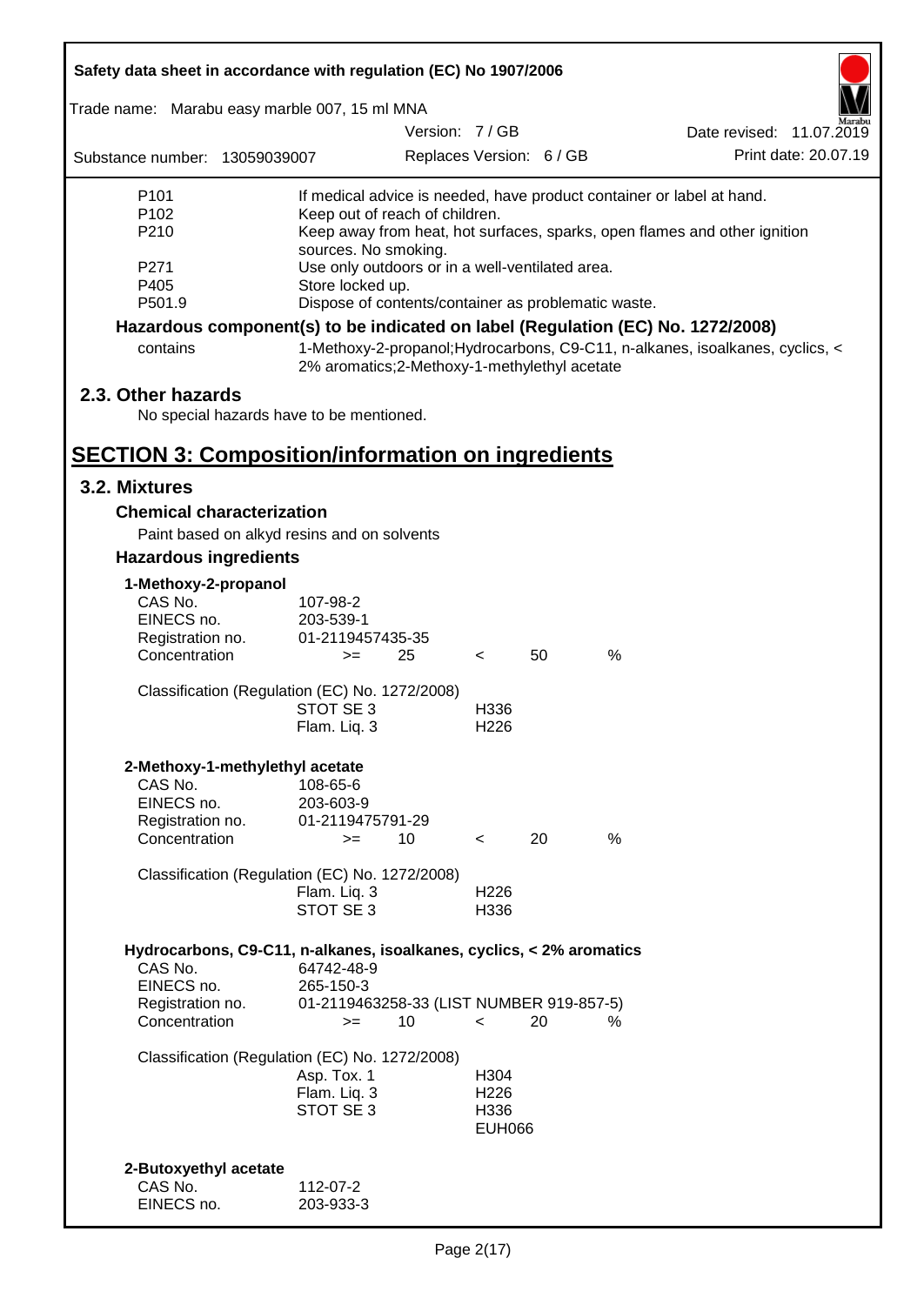| Safety data sheet in accordance with regulation (EC) No 1907/2006<br>Trade name: Marabu easy marble 007, 15 ml MNA<br>Substance number: 13059039007 |                                                                      | Version: 7/GB |                                                          | Replaces Version: 6 / GB |      | Date revised: 11.07.2019 | Print date: 20.07.19 |
|-----------------------------------------------------------------------------------------------------------------------------------------------------|----------------------------------------------------------------------|---------------|----------------------------------------------------------|--------------------------|------|--------------------------|----------------------|
|                                                                                                                                                     |                                                                      |               |                                                          |                          |      |                          |                      |
| Registration no.<br>Concentration                                                                                                                   | 01-2119475112-47<br>$>=$                                             | 1             | $\lt$                                                    | 10                       | %    |                          |                      |
| Classification (Regulation (EC) No. 1272/2008)                                                                                                      | Acute Tox. 4<br>Acute Tox. 4<br>Acute Tox. 4                         |               | H332<br>H312<br>H302                                     |                          |      |                          |                      |
| 2-Methoxypropanol<br>CAS No.<br>EINECS no.<br>Concentration                                                                                         | 1589-47-5<br>216-455-5<br>$>=$                                       | 0,1           | $\prec$                                                  | 0,3                      | $\%$ |                          |                      |
| Classification (Regulation (EC) No. 1272/2008)                                                                                                      | Skin Irrit. 2<br>STOT SE 3<br>Repr. 1B<br>Flam. Liq. 3<br>Eye Dam. 1 |               | H315<br>H335<br><b>H360D</b><br>H <sub>226</sub><br>H318 |                          |      |                          |                      |

# **SECTION 4: First aid measures**

#### **4.1. Description of first aid measures**

#### **General information**

In all cases of doubt, or when symptoms persist, seek medical attention. Never give anything by mouth to an unconscious person. If unconscious place in recovery position and seek medical advice.

#### **After inhalation**

Remove to fresh air, keep patient warm and at rest. If breathing is irregular or stopped, administer artificial respiration.

#### **After skin contact**

Remove contaminated clothing. Wash skin thoroughly with soap and water or use recognised skin cleanser. Do NOT use solvents or thinners.

#### **After eye contact**

Remove contact lenses, irrigate copiously with clean, fresh water, holding the eyelids apart for at least 10 minutes and seek immediate medical advice.

#### **After ingestion**

If accidentally swallowed rinse the mouth with plenty of water (only if the person is conscious) and obtain immediate medical attention. Keep at rest. Do NOT induce vomiting.

#### **4.2. Most important symptoms and effects, both acute and delayed** Until now no symptoms known so far.

# **4.3. Indication of any immediate medical attention and special treatment needed**

#### **Hints for the physician / treatment**

Treat symptomatically

# **SECTION 5: Firefighting measures**

#### **5.1. Extinguishing media**

#### **Suitable extinguishing media**

Recommended: alcohol resistant foam, CO2, powders, water spray/mist, Not be used for safety reasons: water jet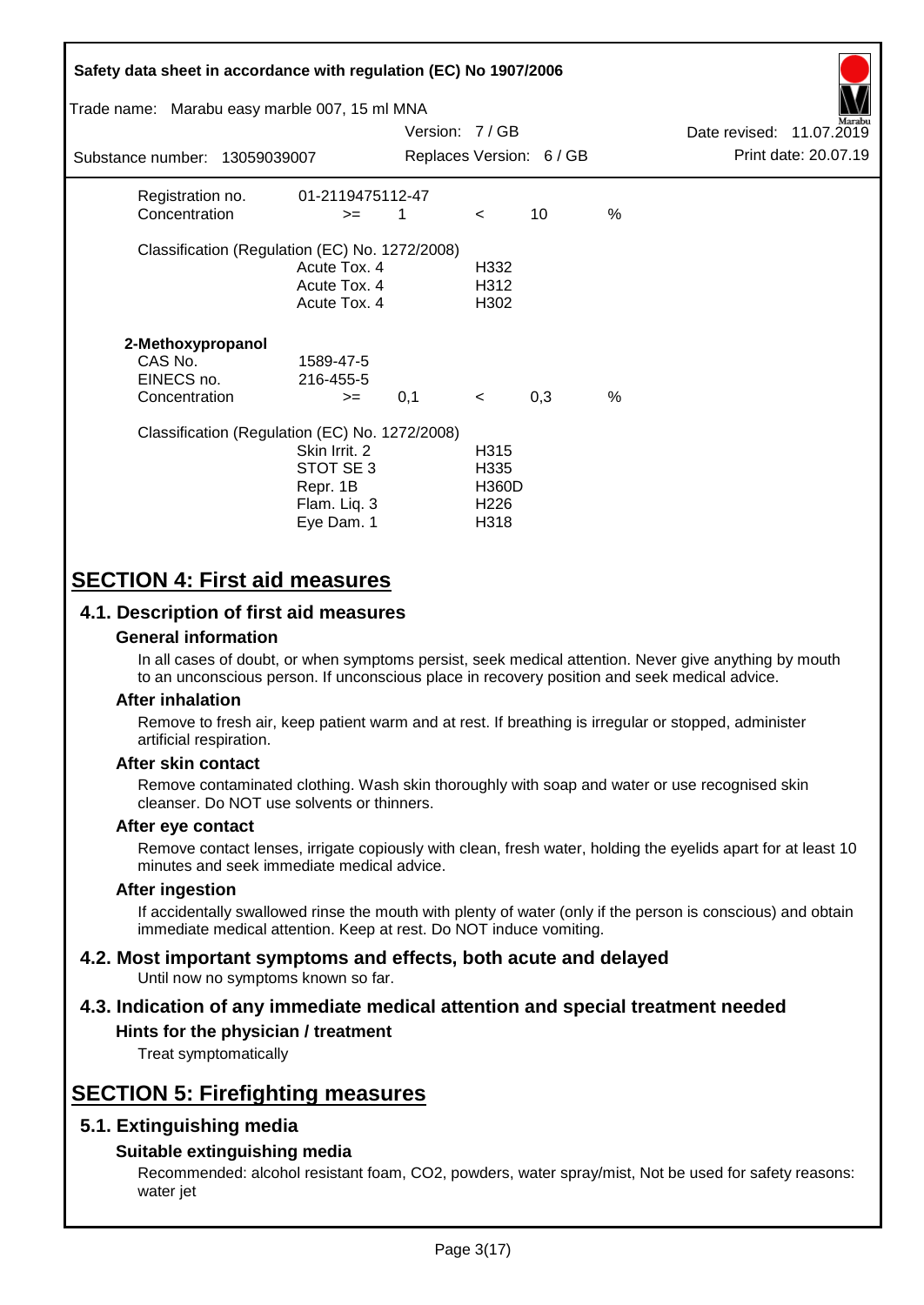**Safety data sheet in accordance with regulation (EC) No 1907/2006**

Trade name: Marabu easy marble 007, 15 ml MNA

Version: 7 / GB

Replaces Version: 6 / GB Print date: 20.07.19 Date revised: 11.07.2019

Substance number: 13059039007

#### **5.2. Special hazards arising from the substance or mixture**

In the event of fire the following can be released: Carbon monoxide (CO); Carbon dioxide (CO2); dense black smoke; Nitrogen oxides (NOx)

#### **5.3. Advice for firefighters**

#### **Special protective equipment for fire-fighting**

Cool closed containers exposed to fire with water. Do not allow run-off from fire fighting to enter drains or water courses.

# **SECTION 6: Accidental release measures**

#### **6.1. Personal precautions, protective equipment and emergency procedures**

Exclude sources of ignition and ventilate the area. Avoid breathing vapours. Refer to protective measures listed in Sections 7 and 8.

#### **6.2. Environmental precautions**

Do not allow to enter drains or waterways. If the product contaminates lakes, rivers or sewage, inform appropriate authorities in accordance with local regulations.

#### **6.3. Methods and material for containment and cleaning up**

Contain and collect spillage with non-combustible absorbent materials, e.g. sand, earth, vermiculite, diatomaceous earth and place in container for disposal according to local regulations (see section 13). Clean preferably with a detergent - avoid use of solvents.

#### **6.4. Reference to other sections**

Information regarding Safe handling, see Section 7. Information regarding personal protective measures, see Section 8. Information regarding waste disposal, see Section 13.

# **SECTION 7: Handling and storage**

#### **7.1. Precautions for safe handling**

#### **Advice on safe handling**

Prevent the creation of flammable or explosive concentrations of vapour in air and avoid vapour concentration higher than the occupational exposure limits. In addition, the product should only be used in areas from which all naked lights and other sources of ignition have been excluded. Electrical equipment should be protected to the appropriate standard. Mixture may charge electrostatically: always use earthing leads when transferring from one container to another. Operators should wear anti-static footwear and clothing and floors should be of the conducting type. Isolate from sources of heat, sparks and open flame. No sparking tools should be used. Avoid skin and eye contact. Avoid the inhalation of particulates and spray mist arising from the application of this mixture. Smoking, eating and drinking shall be prohibited in application area. For personal protection see Section 8. Never use pressure to empty: container is not a pressure vessel. Always keep in containers of same material as the original one. Comply with the health and safety at work laws. Do not allow to enter drains or water courses.

#### **Advice on protection against fire and explosion**

Vapours are heavier than air and may spread along floors. Vapours may form explosive mixtures with air.

#### **Classification of fires / temperature class / Ignition group / Dust explosion class**

Temperature class T4

Classification of fires B (Combustible liquid substances)

### **7.2. Conditions for safe storage, including any incompatibilities Requirements for storage rooms and vessels**

Electrical installations/working materials must comply with the local applied technological safety standards. Storage rooms in which filling operations take place must have a conducting floor. Store in accordance with national regulation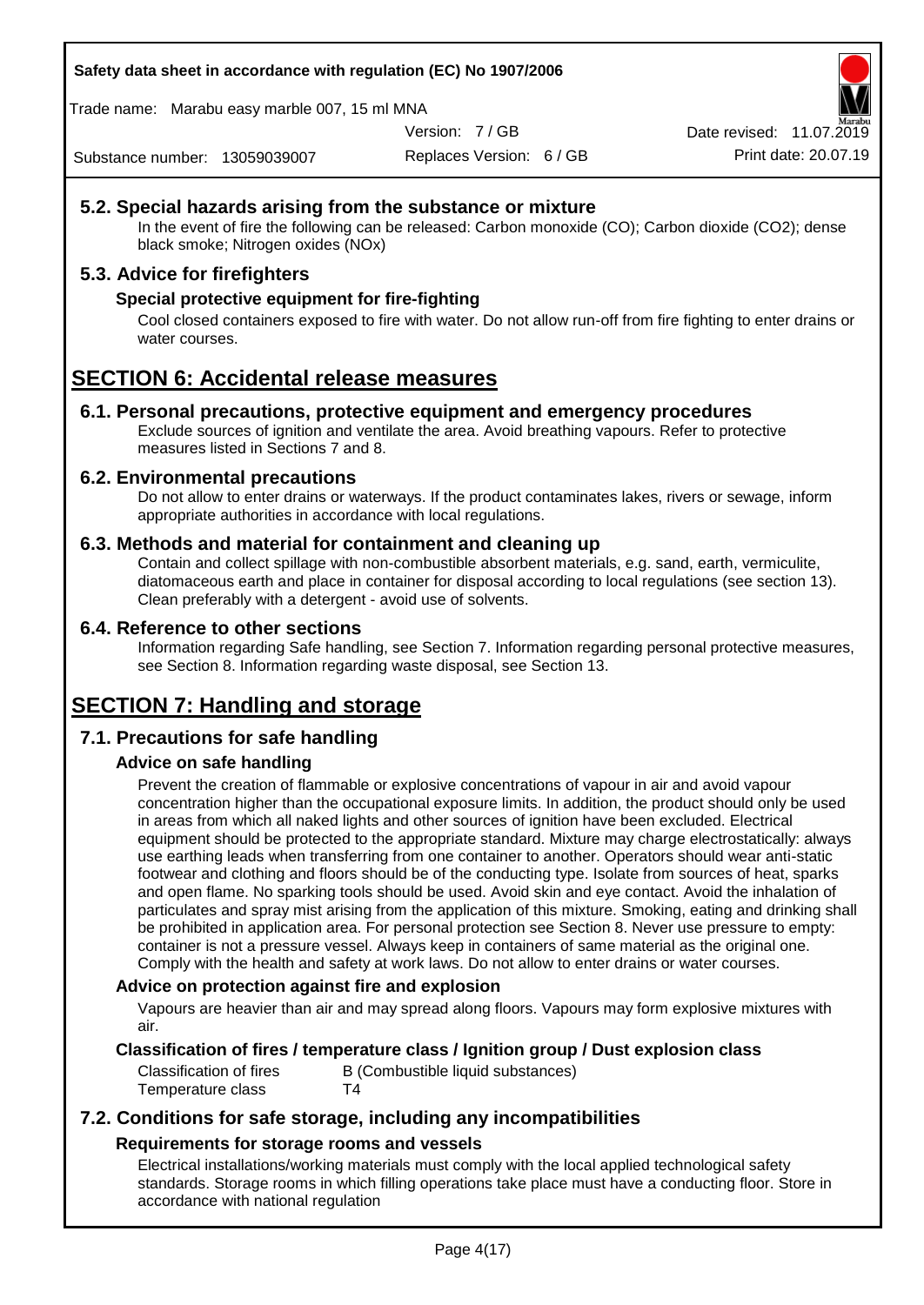| Safety data sheet in accordance with regulation (EC) No 1907/2006                                                                   |            |                                          |     |                                                                                                                                                                                                                |
|-------------------------------------------------------------------------------------------------------------------------------------|------------|------------------------------------------|-----|----------------------------------------------------------------------------------------------------------------------------------------------------------------------------------------------------------------|
| Trade name: Marabu easy marble 007, 15 ml MNA                                                                                       |            |                                          |     |                                                                                                                                                                                                                |
|                                                                                                                                     |            | Version: 7/GB                            |     | Date revised: 11.07.2019                                                                                                                                                                                       |
| Substance number: 13059039007                                                                                                       |            | Replaces Version: 6 / GB                 |     | Print date: 20.07.19                                                                                                                                                                                           |
| Hints on storage assembly                                                                                                           |            |                                          |     |                                                                                                                                                                                                                |
| Store away from oxidising agents, from strongly alkaline and strongly acid materials.                                               |            |                                          |     |                                                                                                                                                                                                                |
| <b>Further information on storage conditions</b>                                                                                    |            |                                          |     |                                                                                                                                                                                                                |
|                                                                                                                                     |            |                                          |     |                                                                                                                                                                                                                |
| Observe label precautions. Store between 15 and 30 °C in a dry, well ventilated place away from<br>kept upright to prevent leakage. |            |                                          |     | sources of heat and direct sunlight. Keep container tightly closed. Keep away from sources of ignition.<br>No smoking. Prevent unauthorised access. Containers which are opened must be carefully resealed and |
| 7.3. Specific end use(s)<br>Paint                                                                                                   |            |                                          |     |                                                                                                                                                                                                                |
| <b>SECTION 8: Exposure controls/personal protection ***</b>                                                                         |            |                                          |     |                                                                                                                                                                                                                |
| 8.1. Control parameters                                                                                                             |            |                                          |     |                                                                                                                                                                                                                |
| <b>Exposure limit values ***</b>                                                                                                    |            |                                          |     |                                                                                                                                                                                                                |
| 2-Methoxy-1-methylethyl acetate<br>List                                                                                             |            |                                          |     |                                                                                                                                                                                                                |
| <b>Type</b>                                                                                                                         | <b>WEL</b> | EH40                                     |     |                                                                                                                                                                                                                |
| Value                                                                                                                               | 274        | mg/m <sup>3</sup>                        | 50  | ppm(V)                                                                                                                                                                                                         |
| Short term exposure limit                                                                                                           | 548        | mg/m <sup>3</sup>                        | 100 | ppm(V)                                                                                                                                                                                                         |
| Skin resorption / sensibilisation: Sk;                                                                                              |            | <b>Status: 2011</b>                      |     |                                                                                                                                                                                                                |
| 1-Methoxy-2-propanol                                                                                                                |            |                                          |     |                                                                                                                                                                                                                |
| List                                                                                                                                |            | <b>EH40</b>                              |     |                                                                                                                                                                                                                |
| <b>Type</b>                                                                                                                         | WEL        |                                          |     |                                                                                                                                                                                                                |
| Value                                                                                                                               | 375        | mg/m <sup>3</sup>                        | 100 | ppm(V)                                                                                                                                                                                                         |
| Short term exposure limit<br>Skin resorption / sensibilisation: Sk;                                                                 | 560        | mg/m <sup>3</sup><br><b>Status: 2011</b> | 150 | ppm(V)                                                                                                                                                                                                         |
| 2-Butoxyethyl acetate                                                                                                               |            |                                          |     |                                                                                                                                                                                                                |
| List                                                                                                                                |            | EH40                                     |     |                                                                                                                                                                                                                |
| <b>Type</b>                                                                                                                         | WEL        |                                          |     |                                                                                                                                                                                                                |
| Value                                                                                                                               | 133        |                                          | 20  | ppm(V)                                                                                                                                                                                                         |
| Short term exposure limit                                                                                                           | 332        | <b>Status: 2011</b>                      | 50  | ppm(V)                                                                                                                                                                                                         |
| Skin resorption / sensibilisation: Sk;                                                                                              |            |                                          |     |                                                                                                                                                                                                                |
| Derived No/Minimal Effect Levels (DNEL/DMEL) ***                                                                                    |            |                                          |     |                                                                                                                                                                                                                |
| 2-Methoxy-1-methylethyl acetate                                                                                                     |            |                                          |     |                                                                                                                                                                                                                |
| Type of value                                                                                                                       |            | Derived No Effect Level (DNEL)           |     |                                                                                                                                                                                                                |
| Reference group                                                                                                                     |            | Worker                                   |     |                                                                                                                                                                                                                |
| Duration of exposure                                                                                                                |            | Long term                                |     |                                                                                                                                                                                                                |
| Route of exposure<br>Mode of action                                                                                                 |            | dermal<br>Systemic effects               |     |                                                                                                                                                                                                                |
| Concentration                                                                                                                       |            | 796                                      |     | mg/kg/d                                                                                                                                                                                                        |
| Type of value                                                                                                                       |            | Derived No Effect Level (DNEL)           |     |                                                                                                                                                                                                                |
| Reference group                                                                                                                     |            | Worker                                   |     |                                                                                                                                                                                                                |
| Duration of exposure                                                                                                                |            | Long term                                |     |                                                                                                                                                                                                                |
| Route of exposure                                                                                                                   |            | inhalative                               |     |                                                                                                                                                                                                                |
| Mode of action<br>Concentration                                                                                                     |            | Systemic effects<br>275                  |     | mg/m <sup>3</sup>                                                                                                                                                                                              |
|                                                                                                                                     |            |                                          |     |                                                                                                                                                                                                                |
| Type of value                                                                                                                       |            | Derived No Effect Level (DNEL)           |     |                                                                                                                                                                                                                |
| Reference group                                                                                                                     |            | Consumer                                 |     |                                                                                                                                                                                                                |
| Duration of exposure                                                                                                                |            | Long term<br>dermal                      |     |                                                                                                                                                                                                                |
| Route of exposure<br>Mode of action                                                                                                 |            | Systemic effects                         |     |                                                                                                                                                                                                                |
| Concentration                                                                                                                       |            | 320                                      |     | mg/kg/d                                                                                                                                                                                                        |

 $\overline{a}$ 

 $\Gamma$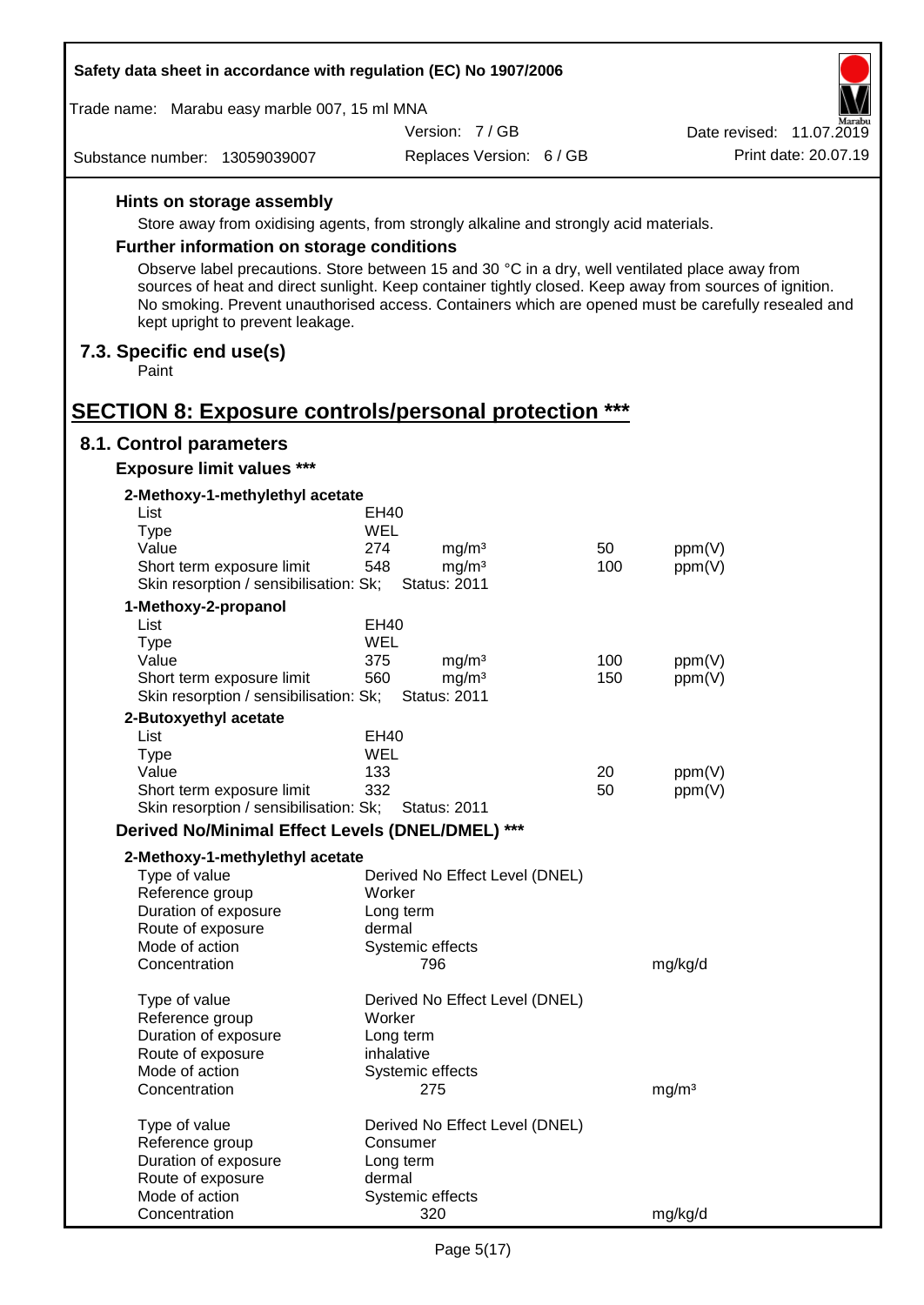| Safety data sheet in accordance with regulation (EC) No 1907/2006 |                                |                          |  |  |  |
|-------------------------------------------------------------------|--------------------------------|--------------------------|--|--|--|
| Trade name: Marabu easy marble 007, 15 ml MNA                     |                                |                          |  |  |  |
|                                                                   | Version: 7/GB                  | Date revised: 11.07.2019 |  |  |  |
| Substance number: 13059039007                                     | Replaces Version: 6 / GB       | Print date: 20.07.19     |  |  |  |
| Type of value                                                     | Derived No Effect Level (DNEL) |                          |  |  |  |
| Reference group                                                   | Consumer                       |                          |  |  |  |
| Duration of exposure                                              | Long term                      |                          |  |  |  |
| Route of exposure                                                 | inhalative                     |                          |  |  |  |
| Mode of action                                                    | Systemic effects               |                          |  |  |  |
| Concentration                                                     | 33                             | mg/m <sup>3</sup>        |  |  |  |
| Type of value                                                     | Derived No Effect Level (DNEL) |                          |  |  |  |
| Reference group                                                   | Consumer                       |                          |  |  |  |
| Duration of exposure                                              | Long term                      |                          |  |  |  |
| Route of exposure                                                 | inhalative                     |                          |  |  |  |
| Mode of action                                                    | Local effects                  |                          |  |  |  |
| Concentration                                                     | 33                             | mg/m <sup>3</sup>        |  |  |  |
| Type of value                                                     | Derived No Effect Level (DNEL) |                          |  |  |  |
| Reference group                                                   | Consumer                       |                          |  |  |  |
| Duration of exposure                                              | Long term                      |                          |  |  |  |
| Route of exposure                                                 | oral                           |                          |  |  |  |
| Mode of action                                                    | Systemic effects               |                          |  |  |  |
| Concentration                                                     | 36                             | mg/kg/d                  |  |  |  |
| Type of value                                                     | Derived No Effect Level (DNEL) |                          |  |  |  |
| Reference group                                                   | Worker                         |                          |  |  |  |
| Duration of exposure                                              | Lifetime                       |                          |  |  |  |
| Route of exposure                                                 | inhalative                     |                          |  |  |  |
| Mode of action<br>Concentration                                   | Local effects<br>550           | mg/m <sup>3</sup>        |  |  |  |
|                                                                   |                                |                          |  |  |  |
| 2-Butoxyethyl acetate<br>Reference substance                      | 2-Butoxyethyl acetate          |                          |  |  |  |
| Type of value                                                     | Derived No Effect Level (DNEL) |                          |  |  |  |
| Reference group                                                   | Worker                         |                          |  |  |  |
| Duration of exposure                                              | Long term                      |                          |  |  |  |
| Route of exposure                                                 | inhalative                     |                          |  |  |  |
| Mode of action                                                    | Systemic effects               |                          |  |  |  |
| Concentration                                                     | 133                            | mg/m <sup>3</sup>        |  |  |  |
|                                                                   | 2-Butoxyethyl acetate          |                          |  |  |  |
| Type of value                                                     | Derived No Effect Level (DNEL) |                          |  |  |  |
| Reference group                                                   | Worker                         |                          |  |  |  |
| Duration of exposure                                              | Short term                     |                          |  |  |  |
| Route of exposure                                                 | inhalative                     |                          |  |  |  |
| Mode of action                                                    | Local effects                  |                          |  |  |  |
| Concentration                                                     | 333                            | mg/m <sup>3</sup>        |  |  |  |
|                                                                   | 2-Butoxyethyl acetate          |                          |  |  |  |
| Type of value                                                     | Derived No Effect Level (DNEL) |                          |  |  |  |
| Reference group                                                   | Worker                         |                          |  |  |  |
| Duration of exposure                                              | Long term                      |                          |  |  |  |
| Route of exposure                                                 | dermal                         |                          |  |  |  |
| Mode of action                                                    | Systemic effects               |                          |  |  |  |
| Concentration                                                     | 169                            | mg/kg/d                  |  |  |  |
|                                                                   | 2-Butoxyethyl acetate          |                          |  |  |  |
| Type of value                                                     | Derived No Effect Level (DNEL) |                          |  |  |  |
| Reference group                                                   | Worker                         |                          |  |  |  |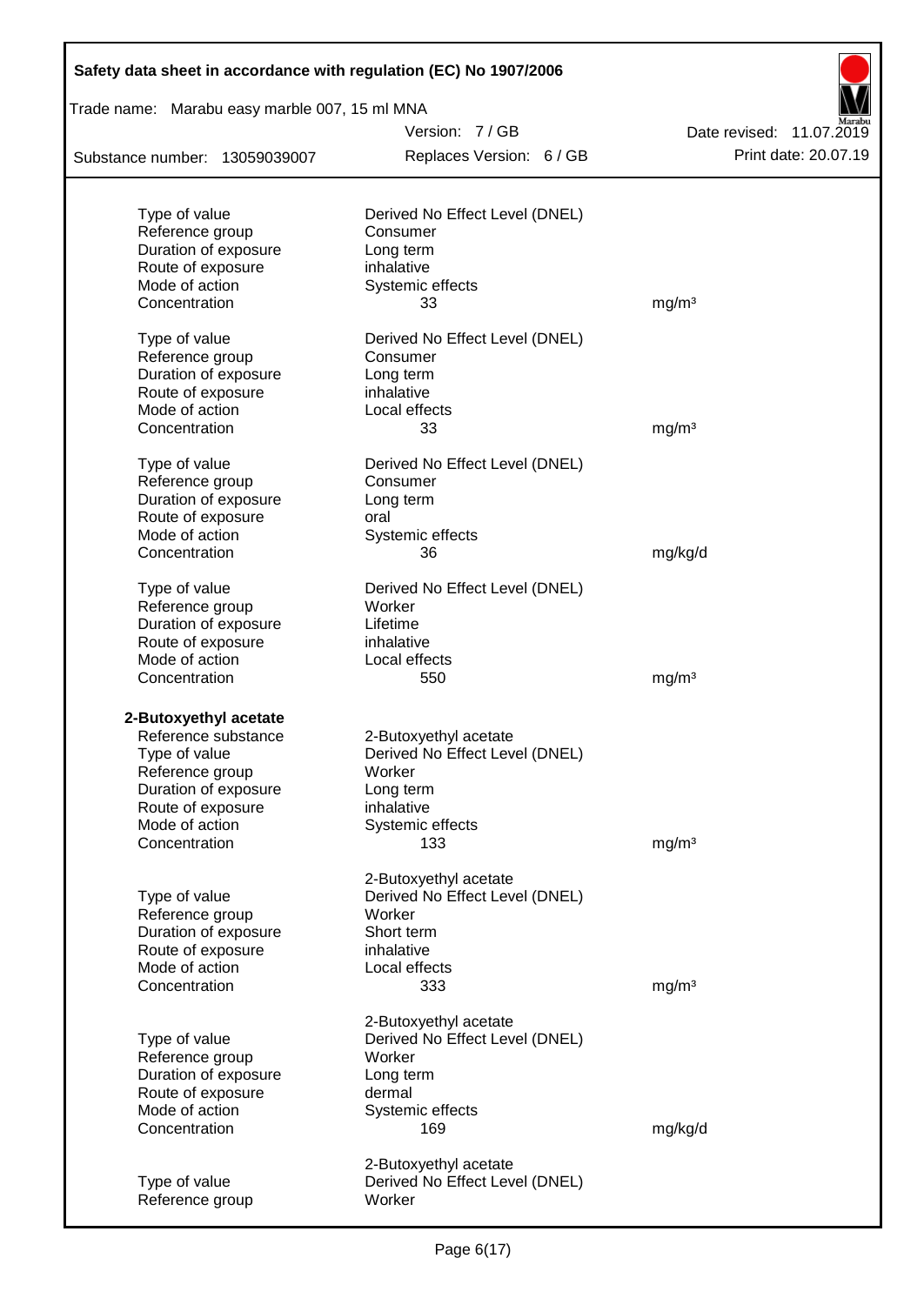| Safety data sheet in accordance with regulation (EC) No 1907/2006 |                                                             |                          |
|-------------------------------------------------------------------|-------------------------------------------------------------|--------------------------|
| Trade name: Marabu easy marble 007, 15 ml MNA                     |                                                             |                          |
|                                                                   | Version: 7/GB                                               | Date revised: 11.07.2019 |
| Substance number: 13059039007                                     | Replaces Version: 6 / GB                                    | Print date: 20.07.19     |
| Duration of exposure                                              | Short term                                                  |                          |
| Route of exposure                                                 | dermal                                                      |                          |
| Mode of action                                                    | Systemic effects                                            |                          |
| Concentration                                                     | 120                                                         | mg/kg/d                  |
|                                                                   | 2-Butoxyethyl acetate                                       |                          |
| Type of value                                                     | Derived No Effect Level (DNEL)                              |                          |
| Reference group<br>Duration of exposure                           | <b>General Population</b><br>Long term                      |                          |
| Route of exposure                                                 | inhalative                                                  |                          |
| Mode of action                                                    | Systemic effects                                            |                          |
| Concentration                                                     | 80                                                          | mg/m <sup>3</sup>        |
|                                                                   |                                                             |                          |
|                                                                   | 2-Butoxyethyl acetate                                       |                          |
| Type of value<br>Reference group                                  | Derived No Effect Level (DNEL)<br><b>General Population</b> |                          |
| Duration of exposure                                              | Short term                                                  |                          |
| Route of exposure                                                 | inhalative                                                  |                          |
| Mode of action                                                    | Local effects                                               |                          |
| Concentration                                                     | 200                                                         | mg/m <sup>3</sup>        |
|                                                                   |                                                             |                          |
|                                                                   | 2-Butoxyethyl acetate                                       |                          |
| Type of value                                                     | Derived No Effect Level (DNEL)                              |                          |
| Reference group                                                   | <b>General Population</b>                                   |                          |
| Duration of exposure<br>Route of exposure                         | Long term<br>dermal                                         |                          |
| Mode of action                                                    | Systemic effects                                            |                          |
| Concentration                                                     | 102                                                         | mg/kg/d                  |
|                                                                   | 2-Butoxyethyl acetate                                       |                          |
| Type of value                                                     | Derived No Effect Level (DNEL)                              |                          |
| Reference group                                                   | <b>General Population</b>                                   |                          |
| Duration of exposure                                              | Short term                                                  |                          |
| Route of exposure                                                 | dermal                                                      |                          |
| Mode of action                                                    | Systemic effects                                            |                          |
| Concentration                                                     | 72                                                          | mg/kg/d                  |
|                                                                   | 2-Butoxyethyl acetate                                       |                          |
| Type of value                                                     | Derived No Effect Level (DNEL)                              |                          |
| Reference group                                                   | <b>General Population</b>                                   |                          |
| Duration of exposure                                              | Long term                                                   |                          |
| Route of exposure                                                 | oral                                                        |                          |
| Mode of action                                                    | Systemic effects                                            |                          |
| Concentration                                                     | 8,6                                                         | mg/kg/d                  |
|                                                                   | 2-Butoxyethyl acetate                                       |                          |
| Type of value                                                     | Derived No Effect Level (DNEL)                              |                          |
| Reference group                                                   | <b>General Population</b>                                   |                          |
| Duration of exposure                                              | Short term                                                  |                          |
| Route of exposure                                                 | oral                                                        |                          |
| Mode of action                                                    | Systemic effects                                            |                          |
| Concentration                                                     | 36                                                          | mg/kg/d                  |
| 1-Methoxy-2-propanol                                              |                                                             |                          |
| Type of value                                                     | Derived No Effect Level (DNEL)                              |                          |
| Reference group                                                   | Worker                                                      |                          |
| Duration of exposure                                              | Acute                                                       |                          |

Г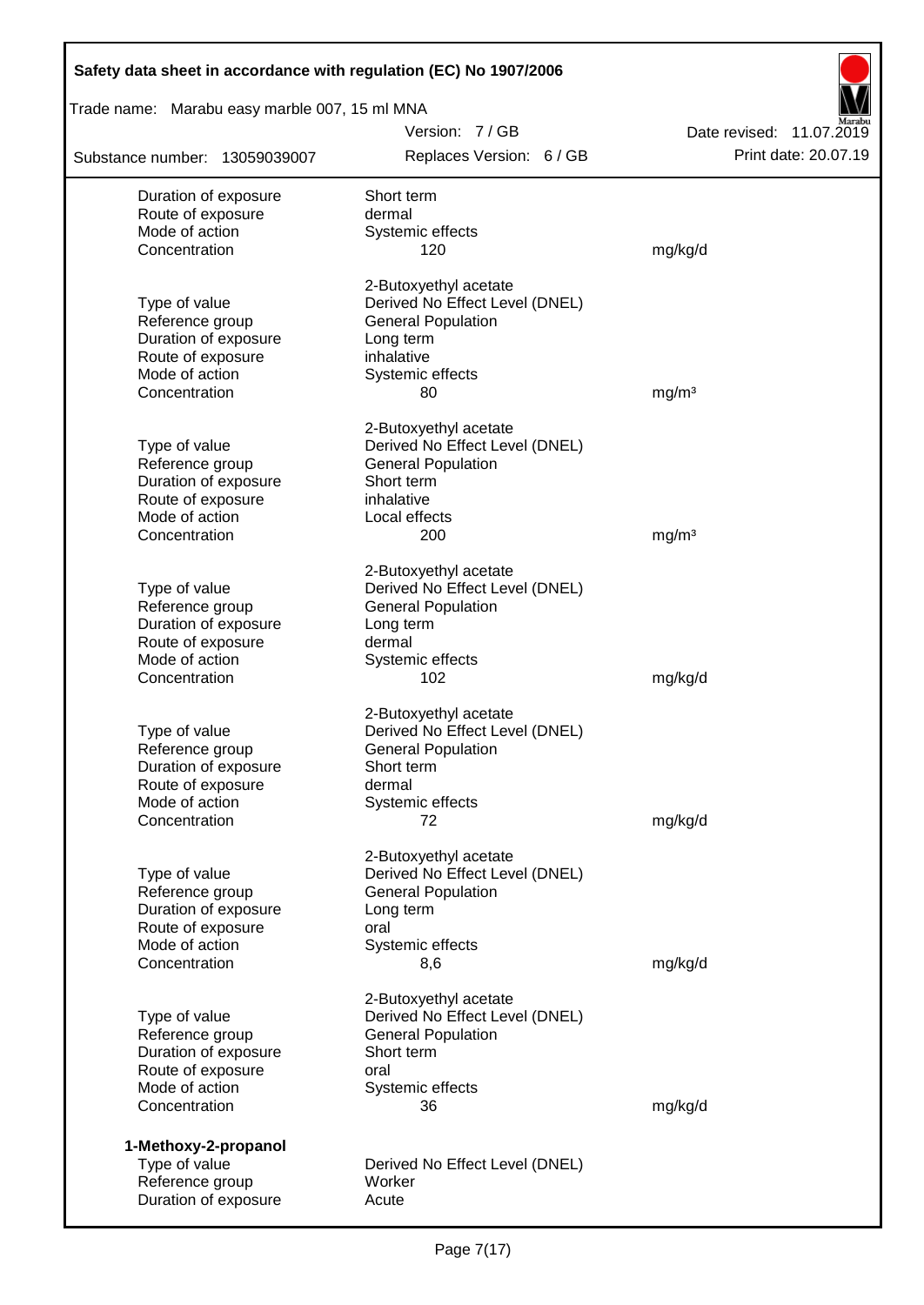| Safety data sheet in accordance with regulation (EC) No 1907/2006 |                                                                                                        |                          |  |  |  |
|-------------------------------------------------------------------|--------------------------------------------------------------------------------------------------------|--------------------------|--|--|--|
| Trade name: Marabu easy marble 007, 15 ml MNA                     |                                                                                                        |                          |  |  |  |
|                                                                   | Version: 7/GB                                                                                          | Date revised: 11.07.2019 |  |  |  |
| Substance number: 13059039007                                     | Replaces Version: 6 / GB                                                                               | Print date: 20.07.19     |  |  |  |
| Route of exposure                                                 | inhalative                                                                                             |                          |  |  |  |
| Mode of action                                                    | Local effects                                                                                          |                          |  |  |  |
| Concentration                                                     | 553,5                                                                                                  | mg/m <sup>3</sup>        |  |  |  |
| Type of value                                                     | Derived No Effect Level (DNEL)                                                                         |                          |  |  |  |
| Reference group                                                   | Worker                                                                                                 |                          |  |  |  |
| Duration of exposure                                              | Long term                                                                                              |                          |  |  |  |
| Route of exposure                                                 | dermal                                                                                                 |                          |  |  |  |
| Mode of action<br>Concentration                                   | Systemic effects                                                                                       |                          |  |  |  |
|                                                                   | 50,6                                                                                                   | mg/person/<br>d          |  |  |  |
|                                                                   |                                                                                                        |                          |  |  |  |
| Type of value                                                     | Derived No Effect Level (DNEL)                                                                         |                          |  |  |  |
| Reference group                                                   | Worker                                                                                                 |                          |  |  |  |
| Duration of exposure<br>Route of exposure                         | Long term<br>inhalative                                                                                |                          |  |  |  |
| Mode of action                                                    | Systemic effects                                                                                       |                          |  |  |  |
| Concentration                                                     | 369                                                                                                    | mg/m <sup>3</sup>        |  |  |  |
|                                                                   |                                                                                                        |                          |  |  |  |
| Type of value                                                     | Derived No Effect Level (DNEL)                                                                         |                          |  |  |  |
| Reference group                                                   | <b>General Population</b>                                                                              |                          |  |  |  |
| Duration of exposure                                              | Long term<br>dermal                                                                                    |                          |  |  |  |
| Route of exposure<br>Mode of action                               | Systemic effects                                                                                       |                          |  |  |  |
| Concentration                                                     | 18,1                                                                                                   | mg/kg                    |  |  |  |
|                                                                   |                                                                                                        |                          |  |  |  |
| Type of value                                                     | Derived No Effect Level (DNEL)                                                                         |                          |  |  |  |
| Reference group<br>Duration of exposure                           | <b>General Population</b><br>Long term                                                                 |                          |  |  |  |
| Route of exposure                                                 | inhalative                                                                                             |                          |  |  |  |
| Mode of action                                                    | Systemic effects                                                                                       |                          |  |  |  |
| Concentration                                                     | 43,9                                                                                                   | mg/m <sup>3</sup>        |  |  |  |
| Type of value                                                     | Derived No Effect Level (DNEL)                                                                         |                          |  |  |  |
| Reference group                                                   | <b>General Population</b>                                                                              |                          |  |  |  |
| Duration of exposure                                              | Long term                                                                                              |                          |  |  |  |
| Route of exposure                                                 | oral                                                                                                   |                          |  |  |  |
| Mode of action                                                    | Systemic effects                                                                                       |                          |  |  |  |
| Concentration                                                     | 3,3                                                                                                    | mg/kg/d                  |  |  |  |
|                                                                   |                                                                                                        |                          |  |  |  |
| Type of value                                                     | Hydrocarbons, C9-C11, n-alkanes, isoalkanes, cyclics, < 2% aromatics<br>Derived No Effect Level (DNEL) |                          |  |  |  |
| Reference group                                                   | Worker                                                                                                 |                          |  |  |  |
| Duration of exposure                                              | Long term                                                                                              |                          |  |  |  |
| Route of exposure                                                 | dermal                                                                                                 |                          |  |  |  |
| Mode of action                                                    | Systemic effects                                                                                       |                          |  |  |  |
| Concentration                                                     | 300                                                                                                    | mg/kg                    |  |  |  |
| Type of value                                                     | Derived No Effect Level (DNEL)                                                                         |                          |  |  |  |
| Reference group                                                   | Consumer                                                                                               |                          |  |  |  |
| Duration of exposure                                              | Long term                                                                                              |                          |  |  |  |
| Route of exposure                                                 | oral                                                                                                   |                          |  |  |  |
| Mode of action                                                    | Systemic effects                                                                                       |                          |  |  |  |
| Concentration                                                     | 300                                                                                                    | mg/kg                    |  |  |  |
| Type of value                                                     | Derived No Effect Level (DNEL)                                                                         |                          |  |  |  |
| Reference group                                                   | Consumer                                                                                               |                          |  |  |  |
|                                                                   |                                                                                                        |                          |  |  |  |

 $\overline{\phantom{a}}$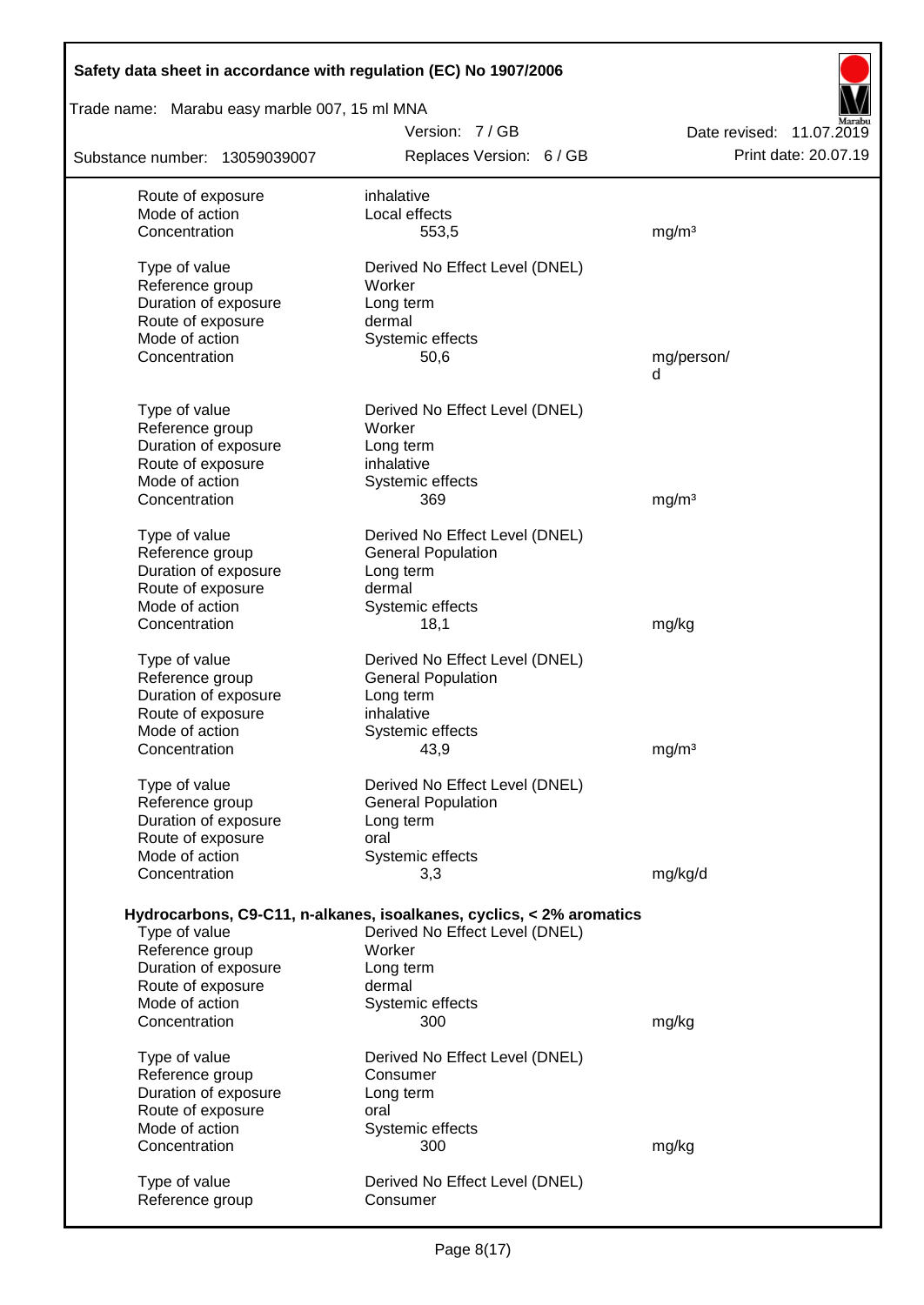| Safety data sheet in accordance with regulation (EC) No 1907/2006 |                                 |                          |
|-------------------------------------------------------------------|---------------------------------|--------------------------|
| Trade name: Marabu easy marble 007, 15 ml MNA                     |                                 |                          |
|                                                                   | Version: 7/GB                   | Date revised: 11.07.2019 |
| Substance number: 13059039007                                     | Replaces Version: 6 / GB        | Print date: 20.07.19     |
| Duration of exposure                                              | Long term                       |                          |
| Route of exposure                                                 | dermal                          |                          |
| Mode of action                                                    | Systemic effects                |                          |
| Concentration                                                     | 300                             | mg/kg                    |
| Type of value                                                     | Derived No Effect Level (DNEL)  |                          |
| Reference group                                                   | Consumer                        |                          |
| Duration of exposure                                              | Long term                       |                          |
| Route of exposure                                                 | inhalative                      |                          |
| Mode of action                                                    | Systemic effects                |                          |
| Concentration                                                     | 900                             | mg/m <sup>3</sup>        |
| Type of value                                                     | Derived No Effect Level (DNEL)  |                          |
| Reference group                                                   | Worker                          |                          |
| Duration of exposure                                              | Long term                       |                          |
| Route of exposure                                                 | inhalative                      |                          |
| Mode of action                                                    | Systemic effects                |                          |
| Concentration                                                     | 1500                            | mg/m <sup>3</sup>        |
| <b>Predicted No Effect Concentration (PNEC)</b>                   |                                 |                          |
| 2-Methoxy-1-methylethyl acetate                                   |                                 |                          |
| Reference substance                                               | 2-Methoxy-1-methylethyl acetate |                          |
| Type of value                                                     | <b>PNEC</b>                     |                          |
| <b>Type</b>                                                       | Freshwater                      |                          |
| Concentration                                                     | 0,635                           |                          |
|                                                                   |                                 | mg/l                     |
| Type of value                                                     | <b>PNEC</b>                     |                          |
| <b>Type</b>                                                       | Freshwater sediment             |                          |
| Concentration                                                     | 3,29                            | mg/kg                    |
| Type of value                                                     | <b>PNEC</b>                     |                          |
| Type                                                              | Soil                            |                          |
| Concentration                                                     | 0,29                            | mg/kg                    |
| Source                                                            | Literature value                |                          |
| Type of value                                                     | <b>PNEC</b>                     |                          |
| <b>Type</b>                                                       | Sewage treatment plant (STP)    |                          |
| Concentration                                                     | 100                             | mg/l                     |
| Source                                                            | Literature value                |                          |
| Type of value                                                     | <b>PNEC</b>                     |                          |
| Type                                                              | Marine sediment                 |                          |
| Concentration                                                     | 0,329                           | mg/kg                    |
| Source                                                            | Literature value                |                          |
| Type of value                                                     | <b>PNEC</b>                     |                          |
| <b>Type</b>                                                       | Saltwater                       |                          |
| Concentration                                                     | 0,0635                          | mg/l                     |
|                                                                   |                                 |                          |
| 2-Butoxyethyl acetate                                             |                                 |                          |
| Reference substance                                               | 2-Butoxyethyl acetate           |                          |
| Type of value                                                     | <b>PNEC</b>                     |                          |
| <b>Type</b>                                                       | Water                           |                          |
| Concentration                                                     | 0,304                           | mg/l                     |
| Source                                                            | Literature value                |                          |
|                                                                   | 2-Butoxyethyl acetate           |                          |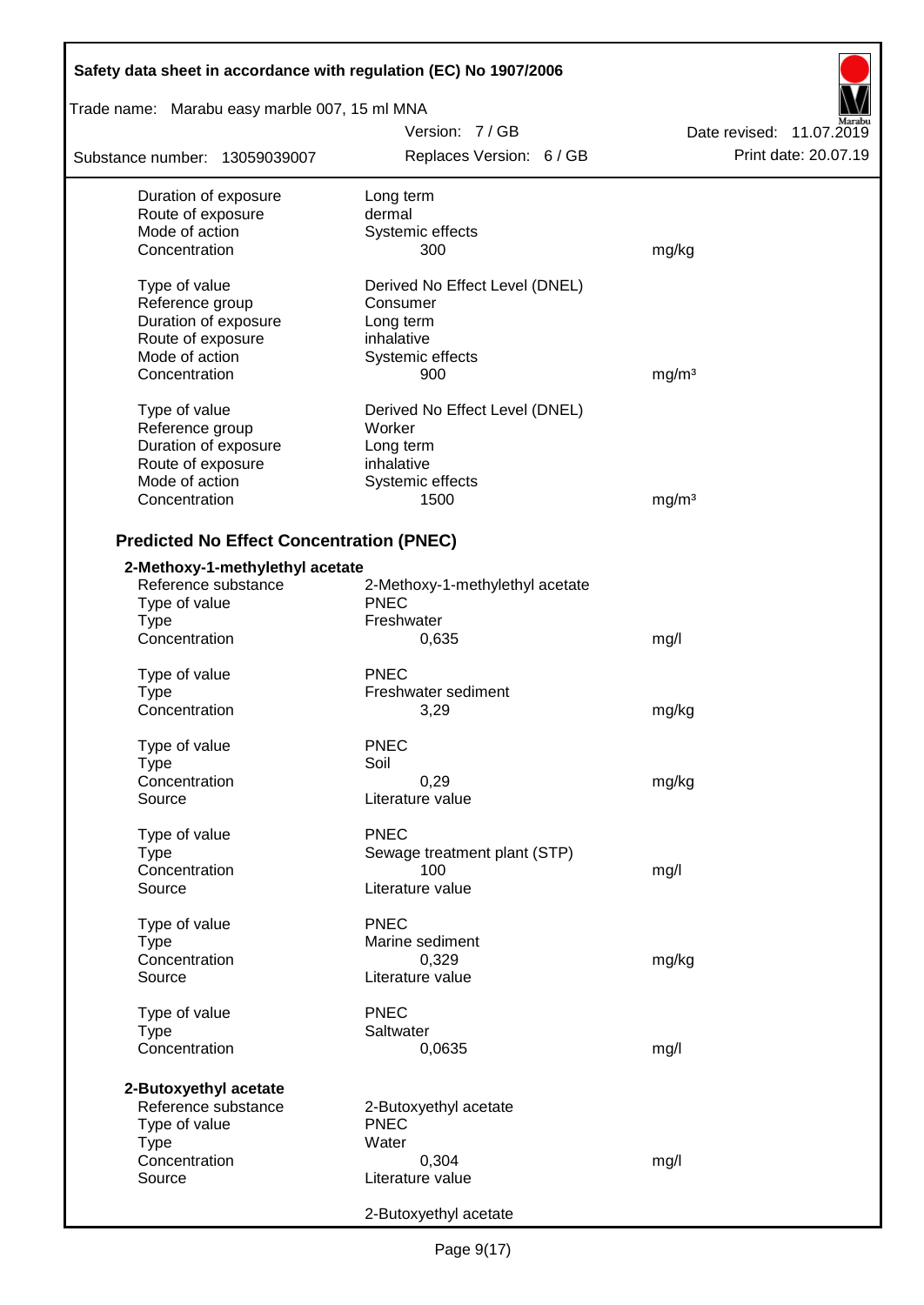| Trade name: Marabu easy marble 007, 15 ml MNA |                                      |                          |
|-----------------------------------------------|--------------------------------------|--------------------------|
|                                               | Version: 7/GB                        | Date revised: 11.07.2019 |
| Substance number: 13059039007                 | Replaces Version: 6 / GB             | Print date: 20.07.19     |
| Type of value                                 | <b>PNEC</b>                          |                          |
| <b>Type</b>                                   | Aquatic                              |                          |
| Concentration                                 | 0,0304                               | g/l                      |
| Source                                        | Literature value                     |                          |
|                                               | 2-Butoxyethyl acetate                |                          |
| Type of value                                 | <b>PNEC</b>                          |                          |
| <b>Type</b><br>Concentration                  | Sediment                             |                          |
| Source                                        | 2,03<br>Literature value             | mg/kg                    |
|                                               |                                      |                          |
|                                               | 2-Butoxyethyl acetate<br><b>PNEC</b> |                          |
| Type of value<br><b>Type</b>                  | Marine sediment                      |                          |
| Concentration                                 | 0,203                                | mg/kg                    |
| Source                                        | Literature value                     |                          |
|                                               | 2-Butoxyethyl acetate                |                          |
| Type of value                                 | <b>PNEC</b>                          |                          |
| <b>Type</b>                                   | Soil                                 |                          |
| Concentration                                 | 0,68                                 | mg/kg                    |
| Source                                        | Literature value                     |                          |
| 1-Methoxy-2-propanol                          |                                      |                          |
| Type of value                                 | <b>PNEC</b>                          |                          |
| <b>Type</b>                                   | Freshwater                           |                          |
| Concentration                                 | 10                                   | mg/l                     |
| Type of value                                 | <b>PNEC</b>                          |                          |
| <b>Type</b>                                   | Water                                |                          |
| Concentration                                 | 41,6                                 | mg/kg                    |
| Type of value                                 | <b>PNEC</b>                          |                          |
| <b>Type</b>                                   | Sediment                             |                          |
| Concentration                                 | 41,6                                 | mg/kg                    |
| Type of value                                 | <b>PNEC</b>                          |                          |
| <b>Type</b>                                   | Marine sediment                      |                          |
| Concentration                                 | 4,17                                 | mg/kg                    |
| Type of value                                 | <b>PNEC</b>                          |                          |
| <b>Type</b>                                   | Soil                                 |                          |
| Concentration                                 | 2,47                                 | mg/kg                    |
| Type of value                                 | <b>PNEC</b>                          |                          |
| <b>Type</b>                                   | Sewage treatment plant (STP)         |                          |
| Concentration                                 | 100                                  | mg/l                     |

# **8.2. Exposure controls**

#### **Exposure controls**

Provide adequate ventilation. Where reasonably practicable this should be achieved by the use of local exhaust ventilation and good general extraction. If these are not sufficient to maintain concentrations of particulates and solvent vapour below the OEL, suitable respiratory protection must be worn.

#### **Respiratory protection**

If workers are exposed to concentrations above the exposure limit they must use appropriate, certified respirators. Full mask, filter A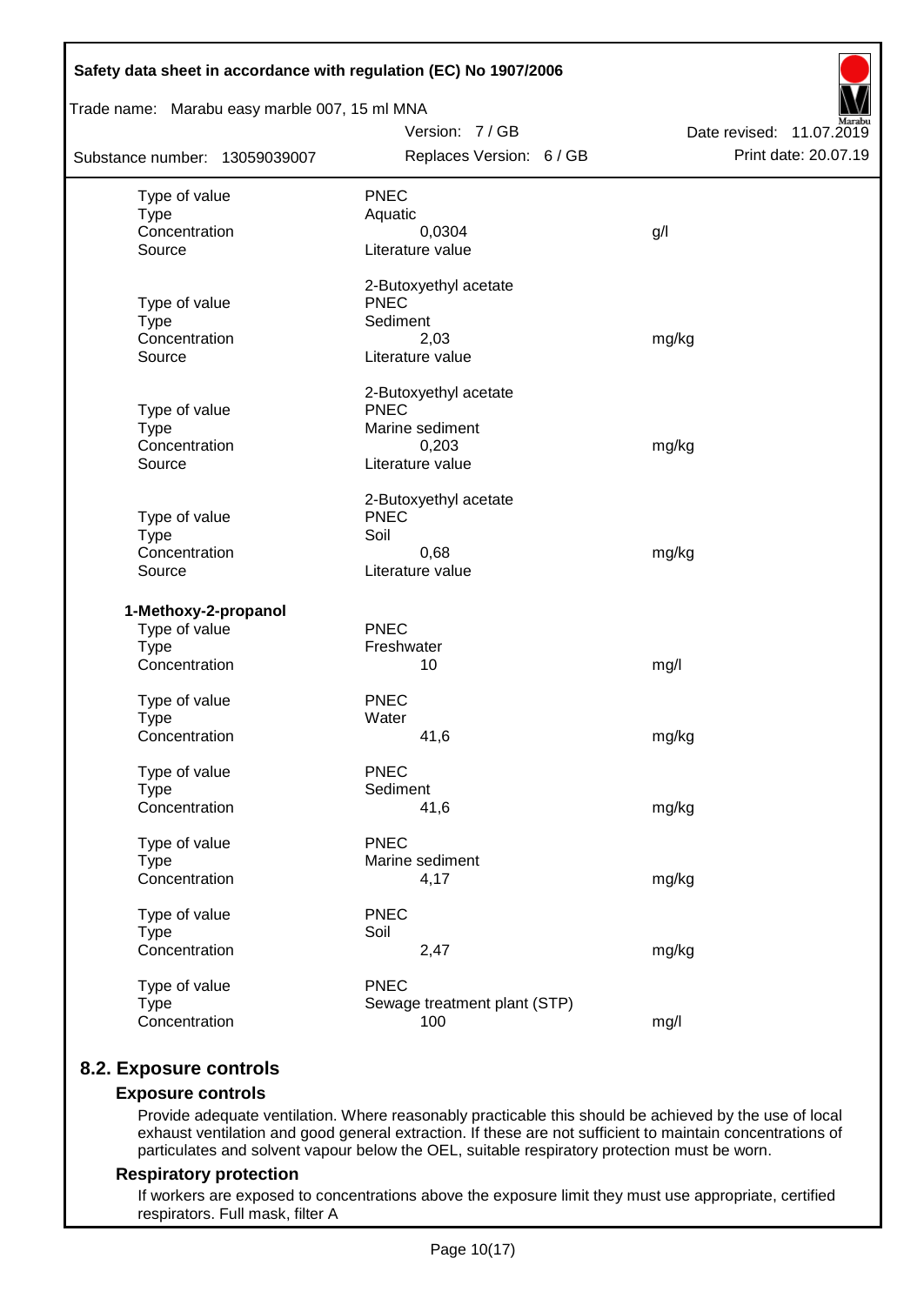| Safety data sheet in accordance with regulation (EC) No 1907/2006                                                                                                                                                                                                                                                                                                                                                                                                                                                                                                                                                                                                                                                                           |                                                   |                          |                                                                                                                                                                                                                                                                                                                    |  |
|---------------------------------------------------------------------------------------------------------------------------------------------------------------------------------------------------------------------------------------------------------------------------------------------------------------------------------------------------------------------------------------------------------------------------------------------------------------------------------------------------------------------------------------------------------------------------------------------------------------------------------------------------------------------------------------------------------------------------------------------|---------------------------------------------------|--------------------------|--------------------------------------------------------------------------------------------------------------------------------------------------------------------------------------------------------------------------------------------------------------------------------------------------------------------|--|
| Trade name: Marabu easy marble 007, 15 ml MNA                                                                                                                                                                                                                                                                                                                                                                                                                                                                                                                                                                                                                                                                                               |                                                   |                          |                                                                                                                                                                                                                                                                                                                    |  |
|                                                                                                                                                                                                                                                                                                                                                                                                                                                                                                                                                                                                                                                                                                                                             | Version: 7/GB                                     |                          | Date revised: 11.07.2019                                                                                                                                                                                                                                                                                           |  |
| Substance number: 13059039007                                                                                                                                                                                                                                                                                                                                                                                                                                                                                                                                                                                                                                                                                                               |                                                   | Replaces Version: 6 / GB | Print date: 20.07.19                                                                                                                                                                                                                                                                                               |  |
| <b>Hand protection</b><br>There is no one glove material or combination of materials that will give unlimited resistance to any<br>individual or combination of chemicals.<br>For prolonged or repeated handling nitrile rubber gloves with textile undergloves are required.<br>Material thickness<br>><br>Breakthrough time<br>$\overline{\phantom{0}}$<br>The breakthrough time must be greater than the end use time of the product.<br>replacement must be followed.<br>Gloves should be replaced regularly and if there is any sign of damage to the glove material.<br>Always ensure that gloves are free from defects and that they are stored and used correctly.<br>maintenance.<br>once exposure has occurred.<br>Eye protection | 0,5<br>30                                         | mm<br>min                | The instructions and information provided by the glove manufacturer on use, storage, maintenance and<br>The performance or effectiveness of the glove may be reduced by physical/ chemical damage and poor<br>Barrier creams may help to protect the exposed areas of the skin, they should however not be applied |  |
| Use safety eyewear designed to protect against splash of liquids.                                                                                                                                                                                                                                                                                                                                                                                                                                                                                                                                                                                                                                                                           |                                                   |                          |                                                                                                                                                                                                                                                                                                                    |  |
| <b>Body protection</b>                                                                                                                                                                                                                                                                                                                                                                                                                                                                                                                                                                                                                                                                                                                      |                                                   |                          |                                                                                                                                                                                                                                                                                                                    |  |
| Cotton or cotton/synthetic overalls or coveralls are normally suitable.                                                                                                                                                                                                                                                                                                                                                                                                                                                                                                                                                                                                                                                                     |                                                   |                          |                                                                                                                                                                                                                                                                                                                    |  |
| <b>SECTION 9: Physical and chemical properties</b>                                                                                                                                                                                                                                                                                                                                                                                                                                                                                                                                                                                                                                                                                          |                                                   |                          |                                                                                                                                                                                                                                                                                                                    |  |
|                                                                                                                                                                                                                                                                                                                                                                                                                                                                                                                                                                                                                                                                                                                                             |                                                   |                          |                                                                                                                                                                                                                                                                                                                    |  |
| 9.1. Information on basic physical and chemical properties<br><b>Form</b>                                                                                                                                                                                                                                                                                                                                                                                                                                                                                                                                                                                                                                                                   | liquid                                            |                          |                                                                                                                                                                                                                                                                                                                    |  |
| <b>Colour</b>                                                                                                                                                                                                                                                                                                                                                                                                                                                                                                                                                                                                                                                                                                                               | coloured                                          |                          |                                                                                                                                                                                                                                                                                                                    |  |
| Odour                                                                                                                                                                                                                                                                                                                                                                                                                                                                                                                                                                                                                                                                                                                                       | solvent-like                                      |                          |                                                                                                                                                                                                                                                                                                                    |  |
| <b>Odour threshold</b>                                                                                                                                                                                                                                                                                                                                                                                                                                                                                                                                                                                                                                                                                                                      |                                                   |                          |                                                                                                                                                                                                                                                                                                                    |  |
| Remarks                                                                                                                                                                                                                                                                                                                                                                                                                                                                                                                                                                                                                                                                                                                                     | No data available                                 |                          |                                                                                                                                                                                                                                                                                                                    |  |
| pH value                                                                                                                                                                                                                                                                                                                                                                                                                                                                                                                                                                                                                                                                                                                                    |                                                   |                          |                                                                                                                                                                                                                                                                                                                    |  |
| <b>Remarks</b>                                                                                                                                                                                                                                                                                                                                                                                                                                                                                                                                                                                                                                                                                                                              | Not applicable                                    |                          |                                                                                                                                                                                                                                                                                                                    |  |
| <b>Melting point</b>                                                                                                                                                                                                                                                                                                                                                                                                                                                                                                                                                                                                                                                                                                                        |                                                   |                          |                                                                                                                                                                                                                                                                                                                    |  |
| Remarks                                                                                                                                                                                                                                                                                                                                                                                                                                                                                                                                                                                                                                                                                                                                     | not determined                                    |                          |                                                                                                                                                                                                                                                                                                                    |  |
| <b>Freezing point</b>                                                                                                                                                                                                                                                                                                                                                                                                                                                                                                                                                                                                                                                                                                                       |                                                   |                          |                                                                                                                                                                                                                                                                                                                    |  |
| Remarks                                                                                                                                                                                                                                                                                                                                                                                                                                                                                                                                                                                                                                                                                                                                     | not determined                                    |                          |                                                                                                                                                                                                                                                                                                                    |  |
| Initial boiling point and boiling range                                                                                                                                                                                                                                                                                                                                                                                                                                                                                                                                                                                                                                                                                                     |                                                   |                          |                                                                                                                                                                                                                                                                                                                    |  |
| Value                                                                                                                                                                                                                                                                                                                                                                                                                                                                                                                                                                                                                                                                                                                                       | 120<br>appr.                                      |                          | $^{\circ}C$                                                                                                                                                                                                                                                                                                        |  |
| Pressure                                                                                                                                                                                                                                                                                                                                                                                                                                                                                                                                                                                                                                                                                                                                    | 1.013                                             | hPa                      |                                                                                                                                                                                                                                                                                                                    |  |
| Source                                                                                                                                                                                                                                                                                                                                                                                                                                                                                                                                                                                                                                                                                                                                      | Literature value                                  |                          |                                                                                                                                                                                                                                                                                                                    |  |
| <b>Flash point</b>                                                                                                                                                                                                                                                                                                                                                                                                                                                                                                                                                                                                                                                                                                                          |                                                   |                          |                                                                                                                                                                                                                                                                                                                    |  |
| Value<br>Method                                                                                                                                                                                                                                                                                                                                                                                                                                                                                                                                                                                                                                                                                                                             | 30<br>ASTM D 6450 (CCCFP)                         |                          | $^{\circ}C$                                                                                                                                                                                                                                                                                                        |  |
| Evaporation rate (ether $= 1$ ) :                                                                                                                                                                                                                                                                                                                                                                                                                                                                                                                                                                                                                                                                                                           |                                                   |                          |                                                                                                                                                                                                                                                                                                                    |  |
| Remarks                                                                                                                                                                                                                                                                                                                                                                                                                                                                                                                                                                                                                                                                                                                                     | not determined                                    |                          |                                                                                                                                                                                                                                                                                                                    |  |
| Flammability (solid, gas)<br>Not applicable                                                                                                                                                                                                                                                                                                                                                                                                                                                                                                                                                                                                                                                                                                 |                                                   |                          |                                                                                                                                                                                                                                                                                                                    |  |
| Upper/lower flammability or explosive limits                                                                                                                                                                                                                                                                                                                                                                                                                                                                                                                                                                                                                                                                                                |                                                   |                          |                                                                                                                                                                                                                                                                                                                    |  |
| Lower explosion limit<br>Upper explosion limit<br>Source                                                                                                                                                                                                                                                                                                                                                                                                                                                                                                                                                                                                                                                                                    | 0,7<br>appr.<br>13,7<br>appr.<br>Literature value |                          | %(V)<br>$%$ (V)                                                                                                                                                                                                                                                                                                    |  |
| Vapour pressure                                                                                                                                                                                                                                                                                                                                                                                                                                                                                                                                                                                                                                                                                                                             |                                                   |                          |                                                                                                                                                                                                                                                                                                                    |  |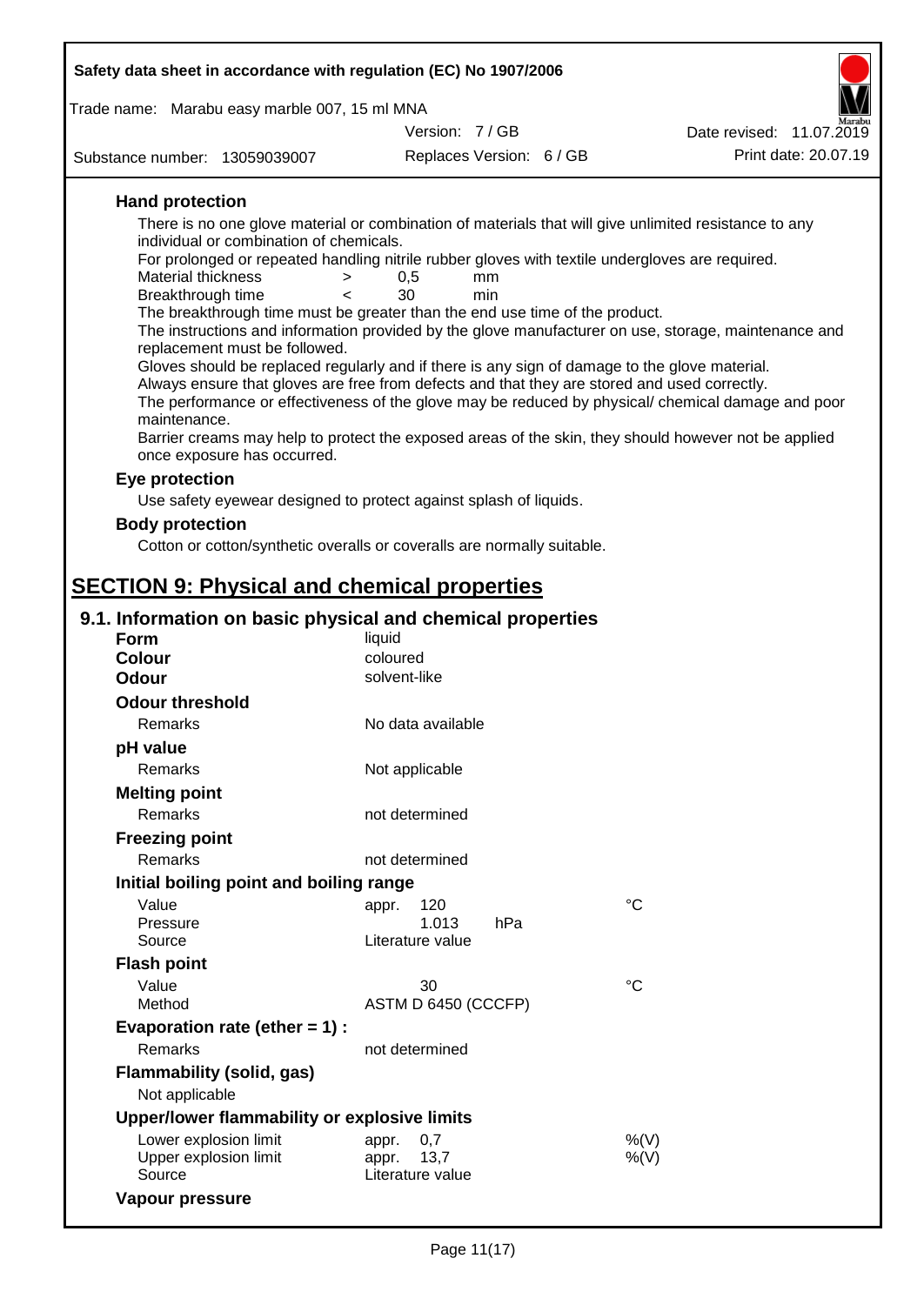| Safety data sheet in accordance with regulation (EC) No 1907/2006 |                                  |                   |    |                   |                             |
|-------------------------------------------------------------------|----------------------------------|-------------------|----|-------------------|-----------------------------|
| Trade name: Marabu easy marble 007, 15 ml MNA                     |                                  |                   |    |                   |                             |
|                                                                   | Version: 7/GB                    |                   |    |                   | Date revised:<br>11.07.2019 |
| Substance number: 13059039007                                     | Replaces Version: 6 / GB         |                   |    |                   | Print date: 20.07.19        |
| Value                                                             | 8                                |                   |    | hPa               |                             |
| Temperature<br>Method                                             | 20<br>calculated                 | $\rm ^{\circ}C$   |    |                   |                             |
| <b>Vapour density</b>                                             |                                  |                   |    |                   |                             |
| Remarks                                                           | not determined                   |                   |    |                   |                             |
| <b>Density</b>                                                    |                                  |                   |    |                   |                             |
| Value<br>Temperature<br>Method                                    | 0,96<br>20<br>DIN EN ISO 2811    | °C                |    | g/cm <sup>3</sup> |                             |
| <b>Solubility in water</b>                                        |                                  |                   |    |                   |                             |
| <b>Remarks</b>                                                    | partially miscible               |                   |    |                   |                             |
| <b>Partition coefficient: n-octanol/water</b>                     |                                  |                   |    |                   |                             |
| Remarks                                                           | Not applicable                   |                   |    |                   |                             |
| <b>Ignition temperature</b>                                       |                                  |                   |    |                   |                             |
| Value<br>Source                                                   | 200<br>appr.<br>Literature value |                   |    | $\rm ^{\circ}C$   |                             |
| <b>Viscosity</b>                                                  |                                  |                   |    |                   |                             |
| dynamic                                                           |                                  |                   |    |                   |                             |
| Value<br>Temperature                                              | 30<br>40                         | to<br>$^{\circ}C$ | 50 | mPa.s             |                             |
| <b>Efflux time</b>                                                |                                  |                   |    |                   |                             |
| Value<br>Temperature<br>Method                                    | 25<br>20<br>DIN 53211 4 mm       | to<br>$^{\circ}C$ | 70 | s                 |                             |
| <b>Explosive properties</b>                                       |                                  |                   |    |                   |                             |
| evaluation                                                        | no                               |                   |    |                   |                             |
| <b>Oxidising properties</b>                                       |                                  |                   |    |                   |                             |
| evaluation                                                        | None known                       |                   |    |                   |                             |
| 9.2. Other information                                            |                                  |                   |    |                   |                             |

#### **Other information**

The physical specifications are approximate values and refer to the used safety relevant component(s).

# **SECTION 10: Stability and reactivity**

#### **10.1. Reactivity**

No hazardous reactions when stored and handled according to prescribed instructions.

#### **10.2. Chemical stability**

Stable under recommended storage and handling conditions (see section 7).

#### **10.3. Possibility of hazardous reactions**

Keep away from oxidising agents, strongly alkaline and strongly acid materials in order to avoid exothermic reactions.

#### **10.4. Conditions to avoid**

When exposed to high temperatures may produce hazardous decomposition products.

#### **10.5. Incompatible materials**

No hazardous reactions when stored and handled according to prescribed instructions.

#### **10.6. Hazardous decomposition products**

See chapter 5.2 (Firefighting measures - Special hazards arising from the substance or mixture).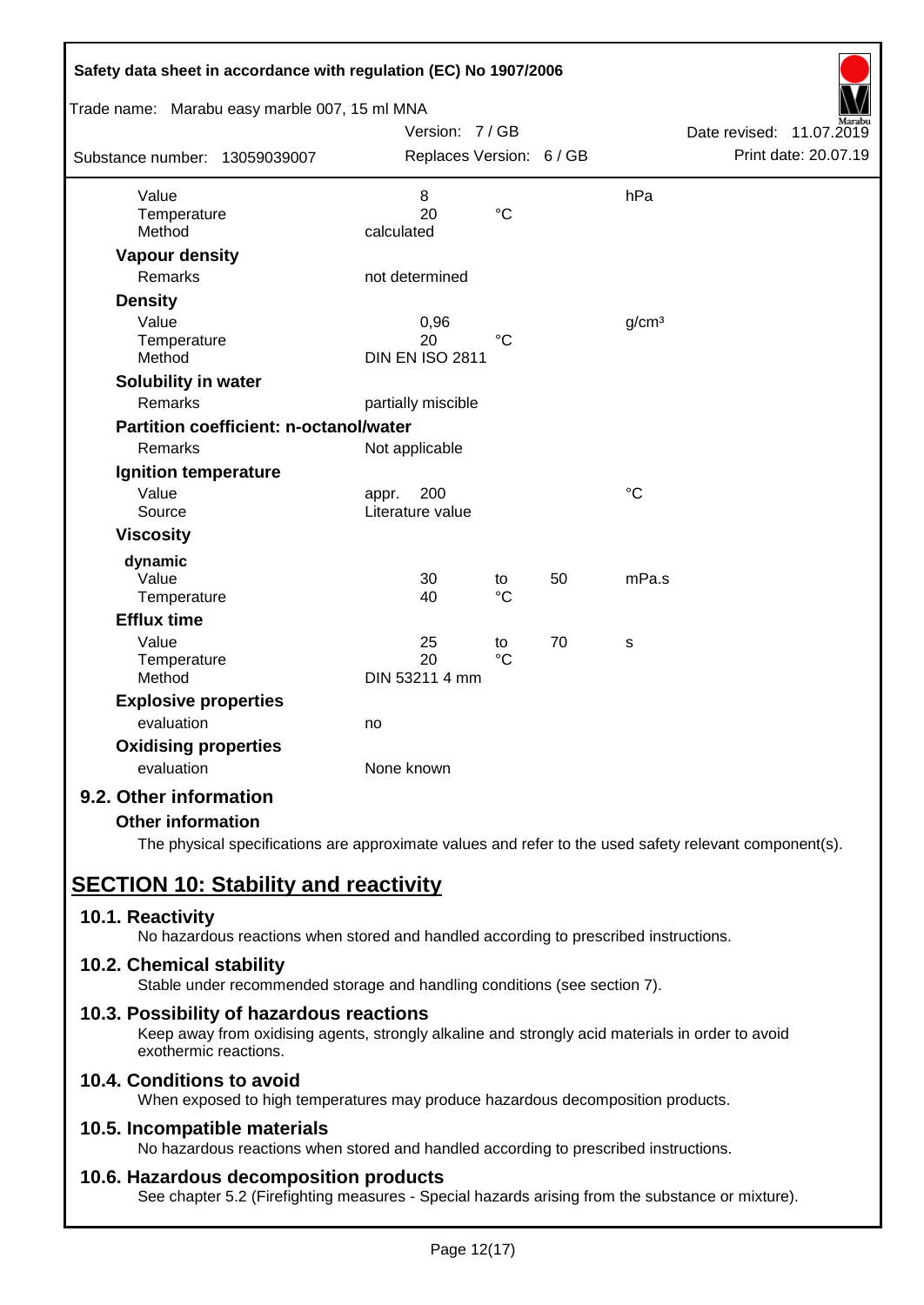| Safety data sheet in accordance with regulation (EC) No 1907/2006                                                                                                                                                                                                                                                                                                                                                                                                                                                                                                                                                                       |        |                                                                   |       |                                                                                                       |
|-----------------------------------------------------------------------------------------------------------------------------------------------------------------------------------------------------------------------------------------------------------------------------------------------------------------------------------------------------------------------------------------------------------------------------------------------------------------------------------------------------------------------------------------------------------------------------------------------------------------------------------------|--------|-------------------------------------------------------------------|-------|-------------------------------------------------------------------------------------------------------|
| Trade name: Marabu easy marble 007, 15 ml MNA                                                                                                                                                                                                                                                                                                                                                                                                                                                                                                                                                                                           |        |                                                                   |       |                                                                                                       |
|                                                                                                                                                                                                                                                                                                                                                                                                                                                                                                                                                                                                                                         |        | Version: 7/GB                                                     |       | Date revised: 11.07.2019                                                                              |
| Substance number: 13059039007                                                                                                                                                                                                                                                                                                                                                                                                                                                                                                                                                                                                           |        | Replaces Version: 6 / GB                                          |       | Print date: 20.07.19                                                                                  |
|                                                                                                                                                                                                                                                                                                                                                                                                                                                                                                                                                                                                                                         |        |                                                                   |       |                                                                                                       |
|                                                                                                                                                                                                                                                                                                                                                                                                                                                                                                                                                                                                                                         |        |                                                                   |       |                                                                                                       |
| <b>SECTION 11: Toxicological information</b>                                                                                                                                                                                                                                                                                                                                                                                                                                                                                                                                                                                            |        |                                                                   |       |                                                                                                       |
| 11.1. Information on toxicological effects                                                                                                                                                                                                                                                                                                                                                                                                                                                                                                                                                                                              |        |                                                                   |       |                                                                                                       |
| <b>Acute oral toxicity (Components)</b>                                                                                                                                                                                                                                                                                                                                                                                                                                                                                                                                                                                                 |        |                                                                   |       |                                                                                                       |
| 1-Methoxy-2-propanol                                                                                                                                                                                                                                                                                                                                                                                                                                                                                                                                                                                                                    |        |                                                                   |       |                                                                                                       |
| Species                                                                                                                                                                                                                                                                                                                                                                                                                                                                                                                                                                                                                                 | rat    |                                                                   |       |                                                                                                       |
| LD50                                                                                                                                                                                                                                                                                                                                                                                                                                                                                                                                                                                                                                    |        | 5200                                                              | mg/kg |                                                                                                       |
| <b>Acute dermal toxicity (Components)</b>                                                                                                                                                                                                                                                                                                                                                                                                                                                                                                                                                                                               |        |                                                                   |       |                                                                                                       |
| 1-Methoxy-2-propanol                                                                                                                                                                                                                                                                                                                                                                                                                                                                                                                                                                                                                    |        |                                                                   |       |                                                                                                       |
| <b>Species</b><br>LD50                                                                                                                                                                                                                                                                                                                                                                                                                                                                                                                                                                                                                  | rabbit | 14000                                                             | mg/kg |                                                                                                       |
| <b>Acute inhalational toxicity</b>                                                                                                                                                                                                                                                                                                                                                                                                                                                                                                                                                                                                      |        |                                                                   |       |                                                                                                       |
| Remarks                                                                                                                                                                                                                                                                                                                                                                                                                                                                                                                                                                                                                                 |        | Based on available data, the classification criteria are not met. |       |                                                                                                       |
| <b>Skin corrosion/irritation</b>                                                                                                                                                                                                                                                                                                                                                                                                                                                                                                                                                                                                        |        |                                                                   |       |                                                                                                       |
| Remarks                                                                                                                                                                                                                                                                                                                                                                                                                                                                                                                                                                                                                                 |        | Based on available data, the classification criteria are not met. |       |                                                                                                       |
| Serious eye damage/irritation                                                                                                                                                                                                                                                                                                                                                                                                                                                                                                                                                                                                           |        |                                                                   |       |                                                                                                       |
| Remarks                                                                                                                                                                                                                                                                                                                                                                                                                                                                                                                                                                                                                                 |        | Based on available data, the classification criteria are not met. |       |                                                                                                       |
| <b>Sensitization</b>                                                                                                                                                                                                                                                                                                                                                                                                                                                                                                                                                                                                                    |        |                                                                   |       |                                                                                                       |
| Remarks                                                                                                                                                                                                                                                                                                                                                                                                                                                                                                                                                                                                                                 |        | Based on available data, the classification criteria are not met. |       |                                                                                                       |
| <b>Mutagenicity</b>                                                                                                                                                                                                                                                                                                                                                                                                                                                                                                                                                                                                                     |        |                                                                   |       |                                                                                                       |
| Remarks                                                                                                                                                                                                                                                                                                                                                                                                                                                                                                                                                                                                                                 |        | Based on available data, the classification criteria are not met. |       |                                                                                                       |
| <b>Reproductive toxicity</b>                                                                                                                                                                                                                                                                                                                                                                                                                                                                                                                                                                                                            |        |                                                                   |       |                                                                                                       |
| Remarks                                                                                                                                                                                                                                                                                                                                                                                                                                                                                                                                                                                                                                 |        | Based on available data, the classification criteria are not met. |       |                                                                                                       |
| Carcinogenicity                                                                                                                                                                                                                                                                                                                                                                                                                                                                                                                                                                                                                         |        |                                                                   |       |                                                                                                       |
| Remarks                                                                                                                                                                                                                                                                                                                                                                                                                                                                                                                                                                                                                                 |        | Based on available data, the classification criteria are not met. |       |                                                                                                       |
| <b>Specific Target Organ Toxicity (STOT)</b>                                                                                                                                                                                                                                                                                                                                                                                                                                                                                                                                                                                            |        |                                                                   |       |                                                                                                       |
| Single exposure                                                                                                                                                                                                                                                                                                                                                                                                                                                                                                                                                                                                                         |        |                                                                   |       |                                                                                                       |
| Remarks                                                                                                                                                                                                                                                                                                                                                                                                                                                                                                                                                                                                                                 |        | The classification criteria are met.                              |       |                                                                                                       |
| evaluation                                                                                                                                                                                                                                                                                                                                                                                                                                                                                                                                                                                                                              |        | May cause drowsiness or dizziness.                                |       |                                                                                                       |
| <b>Repeated exposure</b><br>Remarks                                                                                                                                                                                                                                                                                                                                                                                                                                                                                                                                                                                                     |        | Based on available data, the classification criteria are not met. |       |                                                                                                       |
| <b>Aspiration hazard</b>                                                                                                                                                                                                                                                                                                                                                                                                                                                                                                                                                                                                                |        |                                                                   |       |                                                                                                       |
| Based on available data, the classification criteria are not met.                                                                                                                                                                                                                                                                                                                                                                                                                                                                                                                                                                       |        |                                                                   |       |                                                                                                       |
| <b>Experience in practice</b>                                                                                                                                                                                                                                                                                                                                                                                                                                                                                                                                                                                                           |        |                                                                   |       |                                                                                                       |
| Exposure to component solvents vapours concentration in excess of the stated occupational exposure<br>limit may result in adverse health effects such as mucous membrane and respiratory system irritation<br>dizziness, fatigue, muscular weakness, drowsiness and in extreme cases, loss of consciousness.<br>Solvents may cause some of the above effects by absorption through the skin. Repeated or prolonged<br>contact with the mixture may cause removal of natural fat from the skin resulting in non-allergic contact<br>dermatitis and absorption through the skin. The liquid splashed in the eyes may cause irritation and |        |                                                                   |       | and adverse effects on kidney, liver and central nervous system. Symptoms and signs include headache, |
|                                                                                                                                                                                                                                                                                                                                                                                                                                                                                                                                                                                                                                         |        |                                                                   |       | reversible damage. Ingestion may cause nausea, diarrhoea and vomiting. This takes into account, where |

#### **Other information**

There are no data available on the mixture itself.

The mixture has been assessed following the additivity method of the GHS/CLP Regulation (EC) No 1272/2008.

known, delayed and immediate effects and also chronic effects of components from short-term and

long-term exposure by oral, inhalation and dermal routes of exposure and eye contact.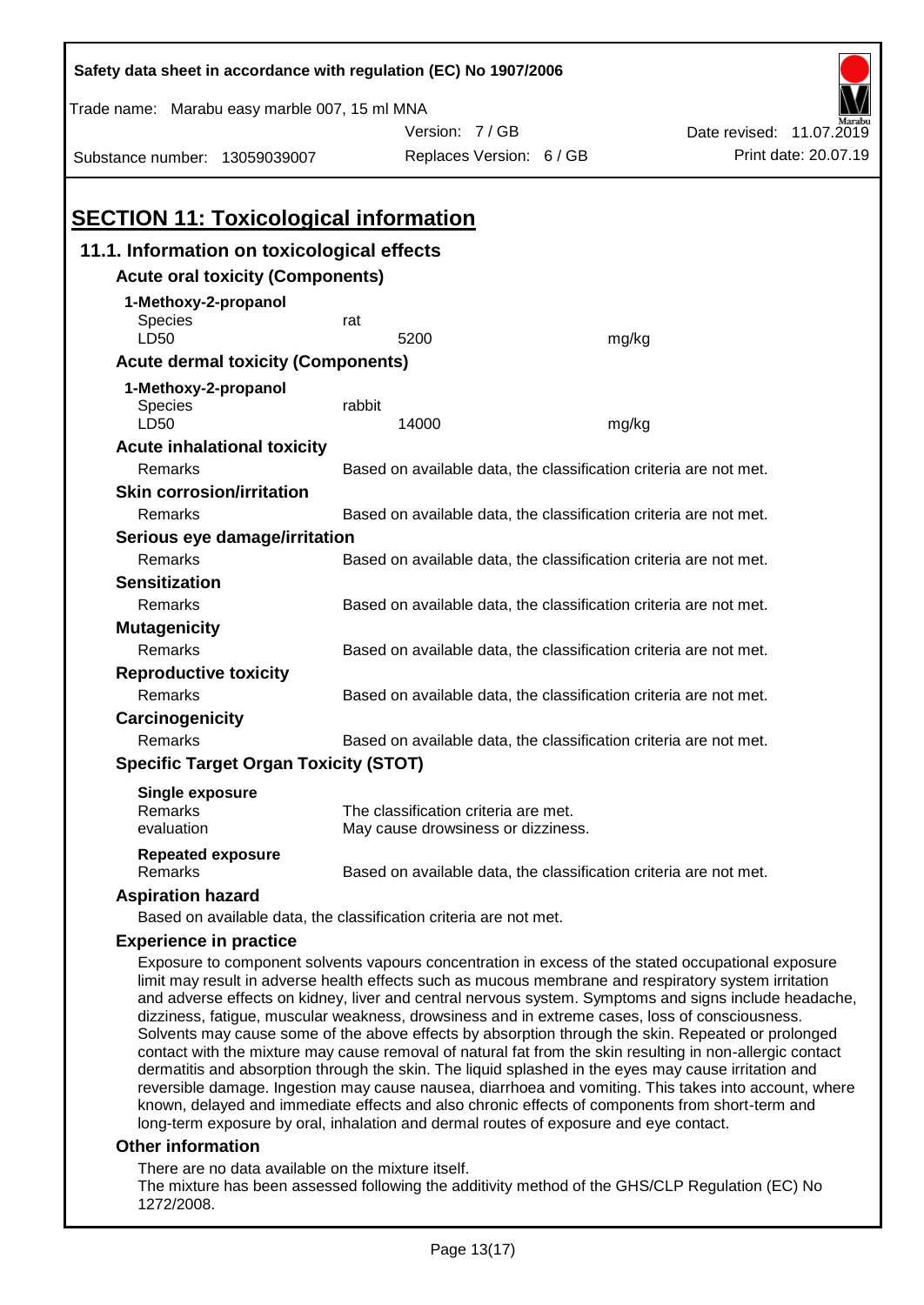| Safety data sheet in accordance with regulation (EC) No 1907/2006                                                                                                                                                                                                                                  |                   |                              |                                                         |      |                          |  |
|----------------------------------------------------------------------------------------------------------------------------------------------------------------------------------------------------------------------------------------------------------------------------------------------------|-------------------|------------------------------|---------------------------------------------------------|------|--------------------------|--|
| Trade name: Marabu easy marble 007, 15 ml MNA                                                                                                                                                                                                                                                      |                   |                              |                                                         |      |                          |  |
|                                                                                                                                                                                                                                                                                                    |                   | Version: 7/GB                |                                                         |      | Date revised: 11.07.2019 |  |
| Substance number: 13059039007                                                                                                                                                                                                                                                                      |                   |                              | Replaces Version: 6 / GB                                |      | Print date: 20.07.19     |  |
| <b>SECTION 12: Ecological information</b>                                                                                                                                                                                                                                                          |                   |                              |                                                         |      |                          |  |
| 12.1. Toxicity                                                                                                                                                                                                                                                                                     |                   |                              |                                                         |      |                          |  |
| <b>General information</b><br>There are no data available on the mixture itself. Do not allow to enter drains or water courses. The<br>mixture has been assessed following the summation method of the CLP Regulation (EC) No 1272/2008<br>and is not classified as dangerous for the environment. |                   |                              |                                                         |      |                          |  |
| <b>Fish toxicity (Components)</b>                                                                                                                                                                                                                                                                  |                   |                              |                                                         |      |                          |  |
| 1-Methoxy-2-propanol                                                                                                                                                                                                                                                                               |                   |                              |                                                         |      |                          |  |
| Species                                                                                                                                                                                                                                                                                            |                   | golden orfe (Leuciscus idus) |                                                         |      |                          |  |
| LC <sub>0</sub>                                                                                                                                                                                                                                                                                    | $\geq$            | 4600                         |                                                         | mg/l |                          |  |
| Duration of exposure                                                                                                                                                                                                                                                                               |                   | 96                           | h                                                       |      |                          |  |
| <b>Daphnia toxicity (Components)</b>                                                                                                                                                                                                                                                               |                   |                              |                                                         |      |                          |  |
| 1-Methoxy-2-propanol<br><b>Species</b><br><b>EC50</b><br>Duration of exposure                                                                                                                                                                                                                      |                   | Daphnia magna<br>23300<br>48 | h                                                       | mg/l |                          |  |
| <b>Algae toxicity (Components)</b>                                                                                                                                                                                                                                                                 |                   |                              |                                                         |      |                          |  |
| 1-Methoxy-2-propanol<br><b>Species</b><br><b>EC50</b><br>Duration of exposure                                                                                                                                                                                                                      | $\geq$            | Desmodesmus<br>1000<br>168   | h                                                       | mg/l |                          |  |
| <b>Bacteria toxicity (Components)</b>                                                                                                                                                                                                                                                              |                   |                              |                                                         |      |                          |  |
| 1-Methoxy-2-propanol                                                                                                                                                                                                                                                                               |                   |                              |                                                         |      |                          |  |
| <b>Species</b><br><b>EC50</b>                                                                                                                                                                                                                                                                      | >                 | activated sludge<br>1000     |                                                         | mg/l |                          |  |
| 12.2. Persistence and degradability                                                                                                                                                                                                                                                                |                   |                              |                                                         |      |                          |  |
| <b>General information</b>                                                                                                                                                                                                                                                                         |                   |                              |                                                         |      |                          |  |
| No data available                                                                                                                                                                                                                                                                                  |                   |                              |                                                         |      |                          |  |
| <b>Biodegradability (Components)</b>                                                                                                                                                                                                                                                               |                   |                              |                                                         |      |                          |  |
| 1-Methoxy-2-propanol<br>Value<br>Duration of test<br>evaluation<br>Method                                                                                                                                                                                                                          | <b>OECD 301 F</b> | 90<br>28                     | d<br>Readily biodegradable (according to OECD criteria) | %    |                          |  |
| 12.3. Bioaccumulative potential<br><b>General information</b>                                                                                                                                                                                                                                      |                   |                              |                                                         |      |                          |  |
| There are no data available on the mixture itself.<br><b>Partition coefficient: n-octanol/water</b><br>Remarks                                                                                                                                                                                     |                   | Not applicable               |                                                         |      |                          |  |
| 12.4. Mobility in soil<br><b>General information</b><br>There are no data available on the mixture itself.                                                                                                                                                                                         |                   |                              |                                                         |      |                          |  |
| 12.5. Results of PBT and vPvB assessment                                                                                                                                                                                                                                                           |                   |                              |                                                         |      |                          |  |
| <b>General information</b><br>There are no data available on the mixture itself.                                                                                                                                                                                                                   |                   |                              |                                                         |      |                          |  |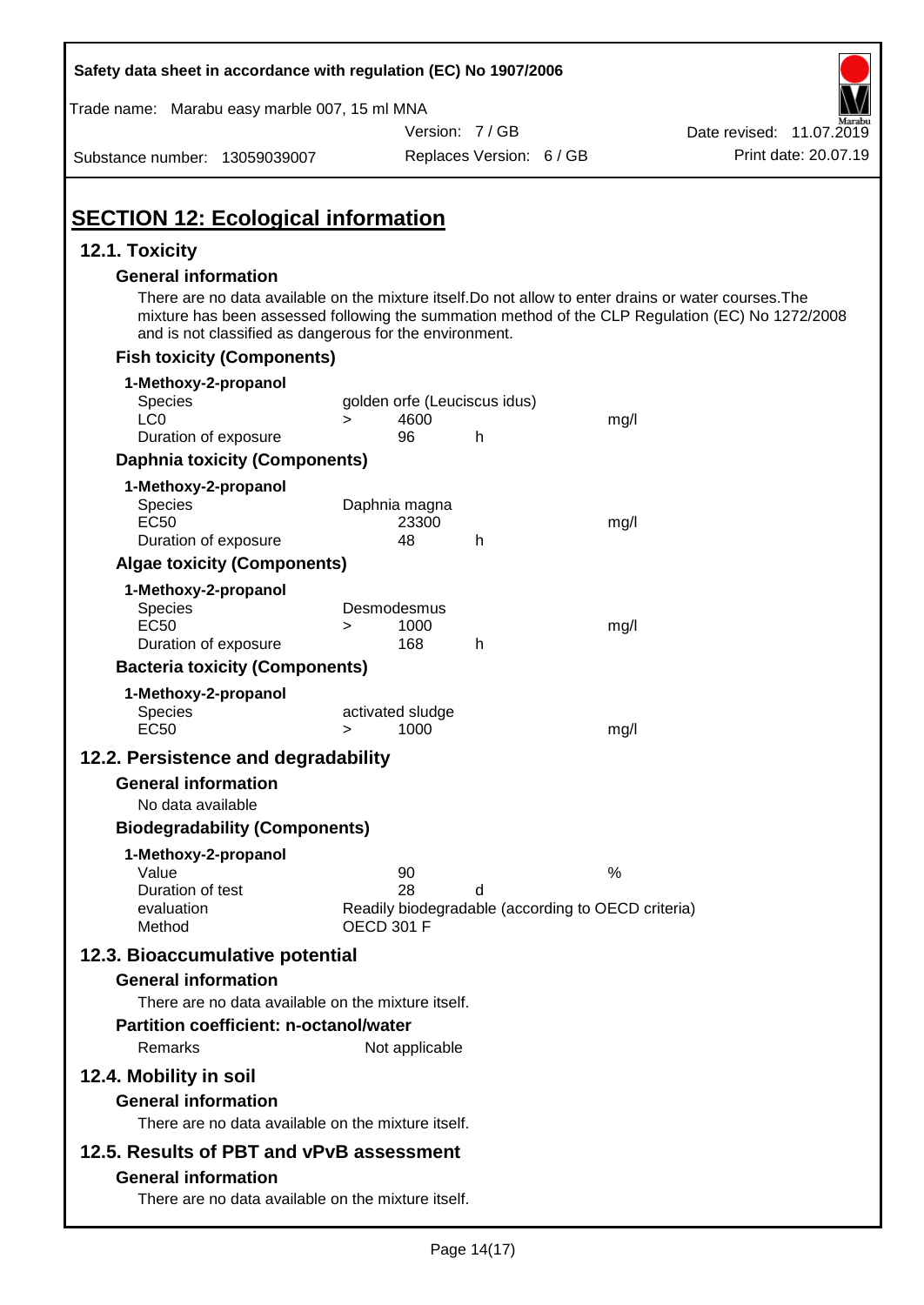#### **Safety data sheet in accordance with regulation (EC) No 1907/2006**

Trade name: Marabu easy marble 007, 15 ml MNA

Version: 7 / GB

Substance number: 13059039007

Replaces Version: 6 / GB Print date: 20.07.19 Date revised: 11.07.2019

#### **12.6. Other adverse effects**

#### **General information**

There are no data available on the mixture itself.

# **SECTION 13: Disposal considerations**

#### **13.1. Waste treatment methods**

#### **Disposal recommendations for the product**

Do not allow to enter drains or water courses.

Wastes and emptied containers should be classified in accordance with relevant national regulation. The European Waste Catalogue classification of this product, when disposed of as waste is

EWC waste code 08 01 11<sup>\*</sup> waste paint and varnish containing organic solvents or other dangerous substances

If this product is mixed with other wastes, the original waste product code may no longer apply and the appropriate code should be assigned.

For further information contact your local waste authority.

#### **Disposal recommendations for packaging**

Using information provided in this safety data sheet, advice should be obtained from the relevant waste authority on the classification of empty containers.

Empty containers must be scrapped or reconditioned.

Not emptied containers are hazardous waste (waste code number 150110).

# **SECTION 14: Transport information**

#### **Land transport ADR/RID**

- **14.1. UN number** UN 1263 **14.2. UN proper shipping name** PAINT **14.3. Transport hazard class(es)** Class 3 Label 3 **14.4. Packing group** Packing group III Special provision 640E Limited Quantity 5 l Transport category 3 **14.5. Environmental hazards** - Tunnel restriction code D/E **Marine transport IMDG/GGVSee 14.1. UN number** UN 1263 **14.2. UN proper shipping name** PAINT **14.3. Transport hazard class(es)** Class 3 **14.4. Packing group** Packing group III **14.5. Environmental hazards** no **Air transport ICAO/IATA 14.1. UN number**
	- UN 1263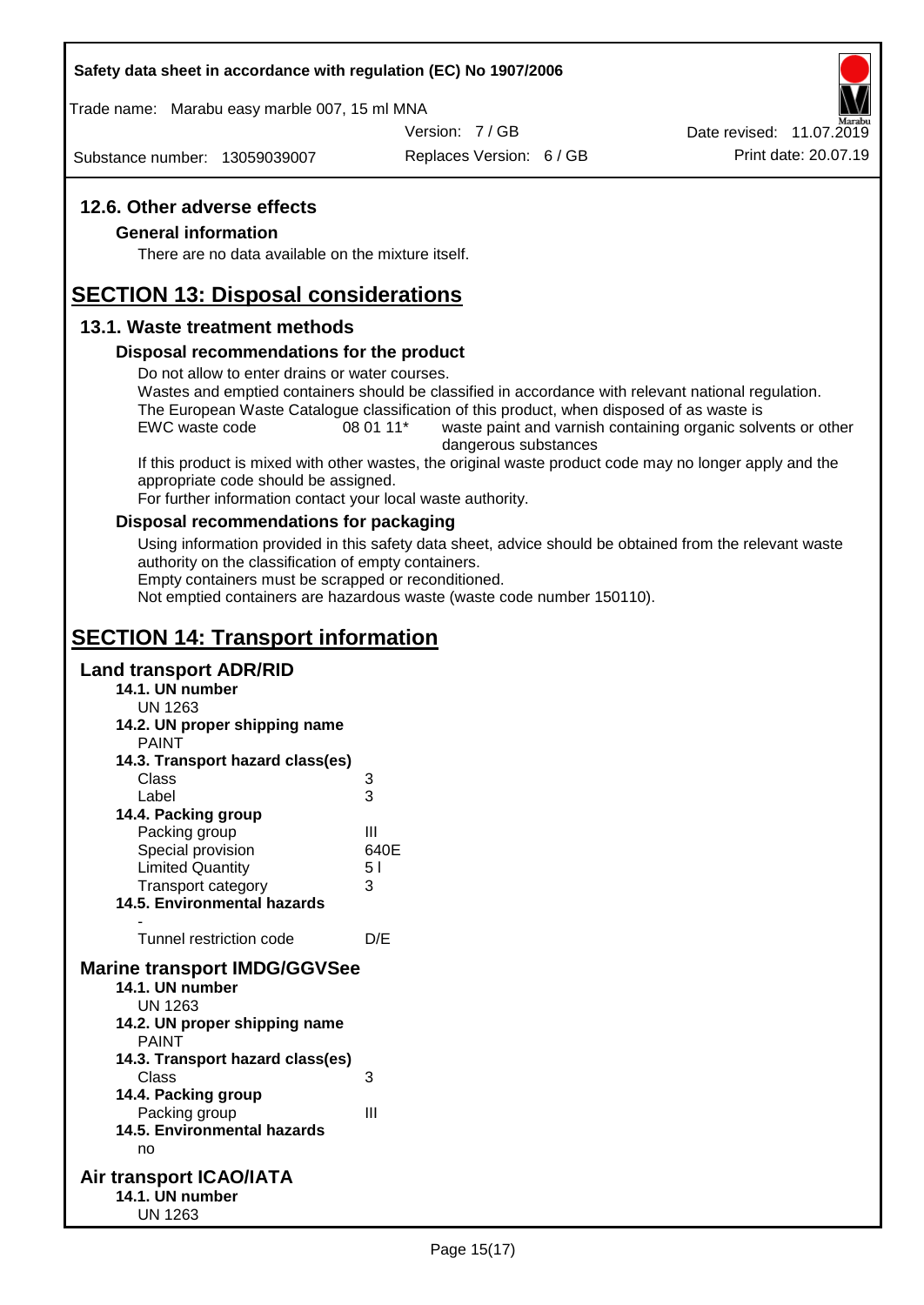| Safety data sheet in accordance with regulation (EC) No 1907/2006                                                                                                                                                                                                                                    |                                                                                |                          |           |    |                          |
|------------------------------------------------------------------------------------------------------------------------------------------------------------------------------------------------------------------------------------------------------------------------------------------------------|--------------------------------------------------------------------------------|--------------------------|-----------|----|--------------------------|
| Trade name: Marabu easy marble 007, 15 ml MNA                                                                                                                                                                                                                                                        |                                                                                |                          |           |    |                          |
|                                                                                                                                                                                                                                                                                                      | Version: 7/GB                                                                  |                          |           |    | Date revised: 11.07.2019 |
| Substance number: 13059039007                                                                                                                                                                                                                                                                        |                                                                                | Replaces Version: 6 / GB |           |    | Print date: 20.07.19     |
| 14.2. UN proper shipping name                                                                                                                                                                                                                                                                        |                                                                                |                          |           |    |                          |
| <b>PAINT</b>                                                                                                                                                                                                                                                                                         |                                                                                |                          |           |    |                          |
| 14.3. Transport hazard class(es)<br>Class                                                                                                                                                                                                                                                            | 3                                                                              |                          |           |    |                          |
| 14.4. Packing group                                                                                                                                                                                                                                                                                  |                                                                                |                          |           |    |                          |
| Packing group<br>14.5. Environmental hazards                                                                                                                                                                                                                                                         | III                                                                            |                          |           |    |                          |
|                                                                                                                                                                                                                                                                                                      |                                                                                |                          |           |    |                          |
| Information for all modes of transport<br>14.6. Special precautions for user<br>Transport within the user's premises:<br>Always transport in closed containers that are upright and secure.<br>Ensure that persons transporting the product know what to do in the event of an accident or spillage. |                                                                                |                          |           |    |                          |
| <b>Other information</b><br>14.7. Transport in bulk according to Annex II of Marpol and the IBC Code                                                                                                                                                                                                 |                                                                                |                          |           |    |                          |
| no                                                                                                                                                                                                                                                                                                   |                                                                                |                          |           |    |                          |
| <b>SECTION 15: Regulatory information ***</b>                                                                                                                                                                                                                                                        |                                                                                |                          |           |    |                          |
| 15.1. Safety, health and environmental regulations/legislation specific for the substance                                                                                                                                                                                                            |                                                                                |                          |           |    |                          |
| or mixture                                                                                                                                                                                                                                                                                           |                                                                                |                          |           |    |                          |
| Major-accident categories acc. 96/82/EC                                                                                                                                                                                                                                                              |                                                                                |                          |           |    |                          |
| Category<br>6                                                                                                                                                                                                                                                                                        | Flammable                                                                      |                          | 5.000.000 | kg | 50.000.000<br>kg         |
| <b>VOC ***</b>                                                                                                                                                                                                                                                                                       |                                                                                |                          |           |    |                          |
| VOC (EU)<br>VOC (EU)                                                                                                                                                                                                                                                                                 | 75,95                                                                          | %<br>729,1               | g/        |    |                          |
| Other information ***                                                                                                                                                                                                                                                                                |                                                                                |                          |           |    |                          |
| The product does not contain substances of very high concern (SVHC).                                                                                                                                                                                                                                 |                                                                                |                          |           |    |                          |
| <b>Other information</b>                                                                                                                                                                                                                                                                             |                                                                                |                          |           |    |                          |
| All components are contained in the AICS inventory.                                                                                                                                                                                                                                                  |                                                                                |                          |           |    |                          |
| All components are contained in the TSCA inventory or exempted.<br>All components are contained in the DSL or NDSL inventory.                                                                                                                                                                        |                                                                                |                          |           |    |                          |
| 15.2. Chemical safety assessment                                                                                                                                                                                                                                                                     |                                                                                |                          |           |    |                          |
| For this preparation a chemical safety assessment has not been carried out.                                                                                                                                                                                                                          |                                                                                |                          |           |    |                          |
| <b>SECTION 16: Other information</b>                                                                                                                                                                                                                                                                 |                                                                                |                          |           |    |                          |
| Hazard statements listed in Chapter 3                                                                                                                                                                                                                                                                |                                                                                |                          |           |    |                          |
| <b>EUH066</b>                                                                                                                                                                                                                                                                                        | Repeated exposure may cause skin dryness or cracking.                          |                          |           |    |                          |
| H <sub>226</sub>                                                                                                                                                                                                                                                                                     | Flammable liquid and vapour.                                                   |                          |           |    |                          |
| H302                                                                                                                                                                                                                                                                                                 | Harmful if swallowed.                                                          |                          |           |    |                          |
| H304<br>H312                                                                                                                                                                                                                                                                                         | May be fatal if swallowed and enters airways.<br>Harmful in contact with skin. |                          |           |    |                          |
| H315                                                                                                                                                                                                                                                                                                 | Causes skin irritation.                                                        |                          |           |    |                          |
| H318                                                                                                                                                                                                                                                                                                 | Causes serious eye damage.                                                     |                          |           |    |                          |
| H332                                                                                                                                                                                                                                                                                                 | Harmful if inhaled.                                                            |                          |           |    |                          |
| H335                                                                                                                                                                                                                                                                                                 | May cause respiratory irritation.                                              |                          |           |    |                          |
| H336                                                                                                                                                                                                                                                                                                 | May cause drowsiness or dizziness.                                             |                          |           |    |                          |
| <b>H360D</b>                                                                                                                                                                                                                                                                                         | May damage the unborn child.                                                   |                          |           |    |                          |
| <b>CLP categories listed in Chapter 3</b>                                                                                                                                                                                                                                                            |                                                                                |                          |           |    |                          |
| Acute Tox. 4<br>Asp. Tox. 1                                                                                                                                                                                                                                                                          | Acute toxicity, Category 4<br>Aspiration hazard, Category 1                    |                          |           |    |                          |
|                                                                                                                                                                                                                                                                                                      |                                                                                |                          |           |    |                          |